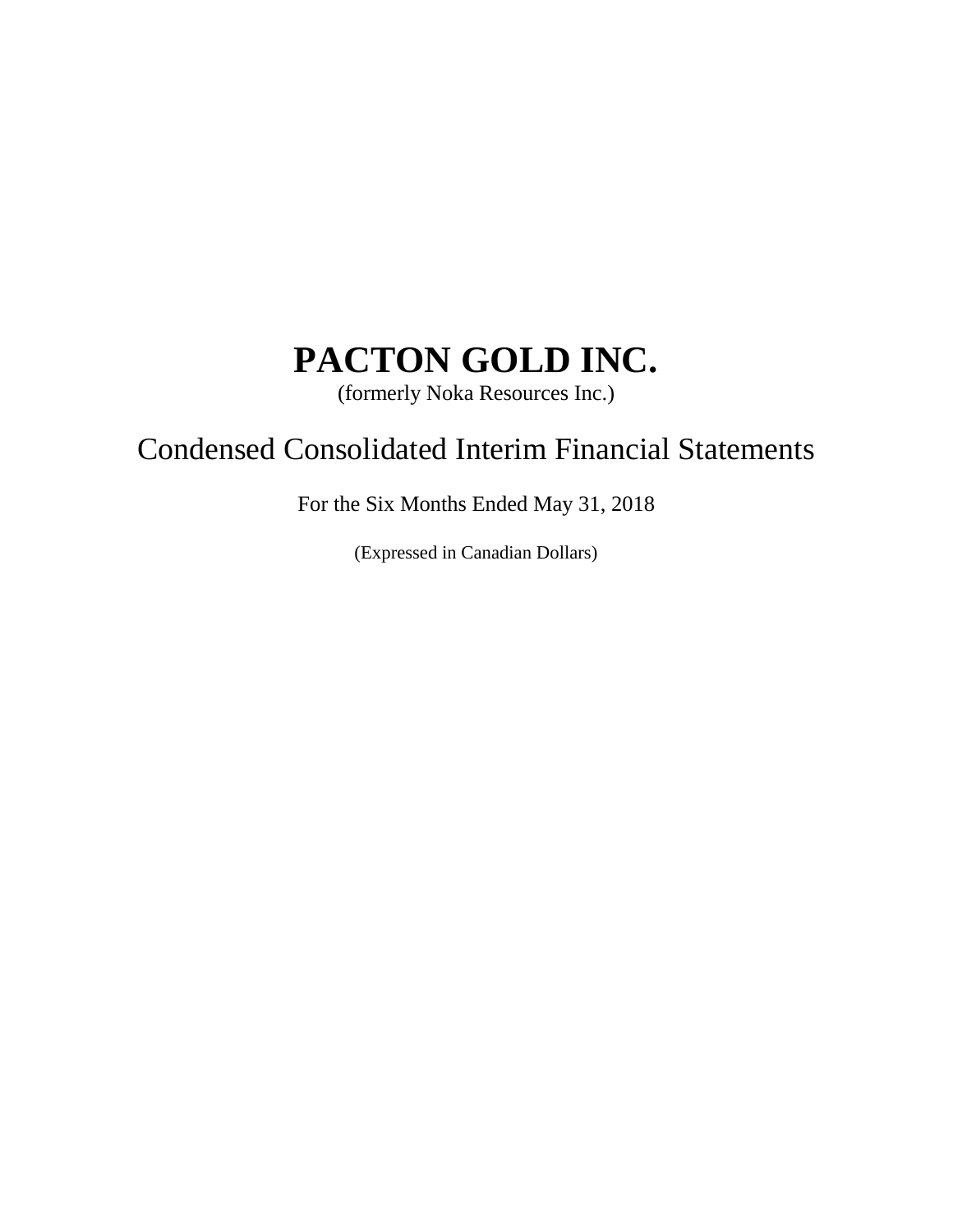(formerly Noka Resources Inc.)

May 31, 2018

|                                                                  | Page           |
|------------------------------------------------------------------|----------------|
| <b>Condensed Consolidated Interim Financial Statements</b>       |                |
| Notice of No Auditor Review                                      |                |
| Condensed Consolidated Interim Statements of Financial Position  | 1              |
| Condensed Consolidated Interim Statements of Comprehensive Loss  | $\overline{2}$ |
| Condensed Consolidated Interim Statements of Changes in Equity   | 3              |
| <b>Condensed Consolidated Interim Statements of Cash Flows</b>   | 4              |
| Notes to the Condensed Consolidated Interim Financial Statements | $5-25$         |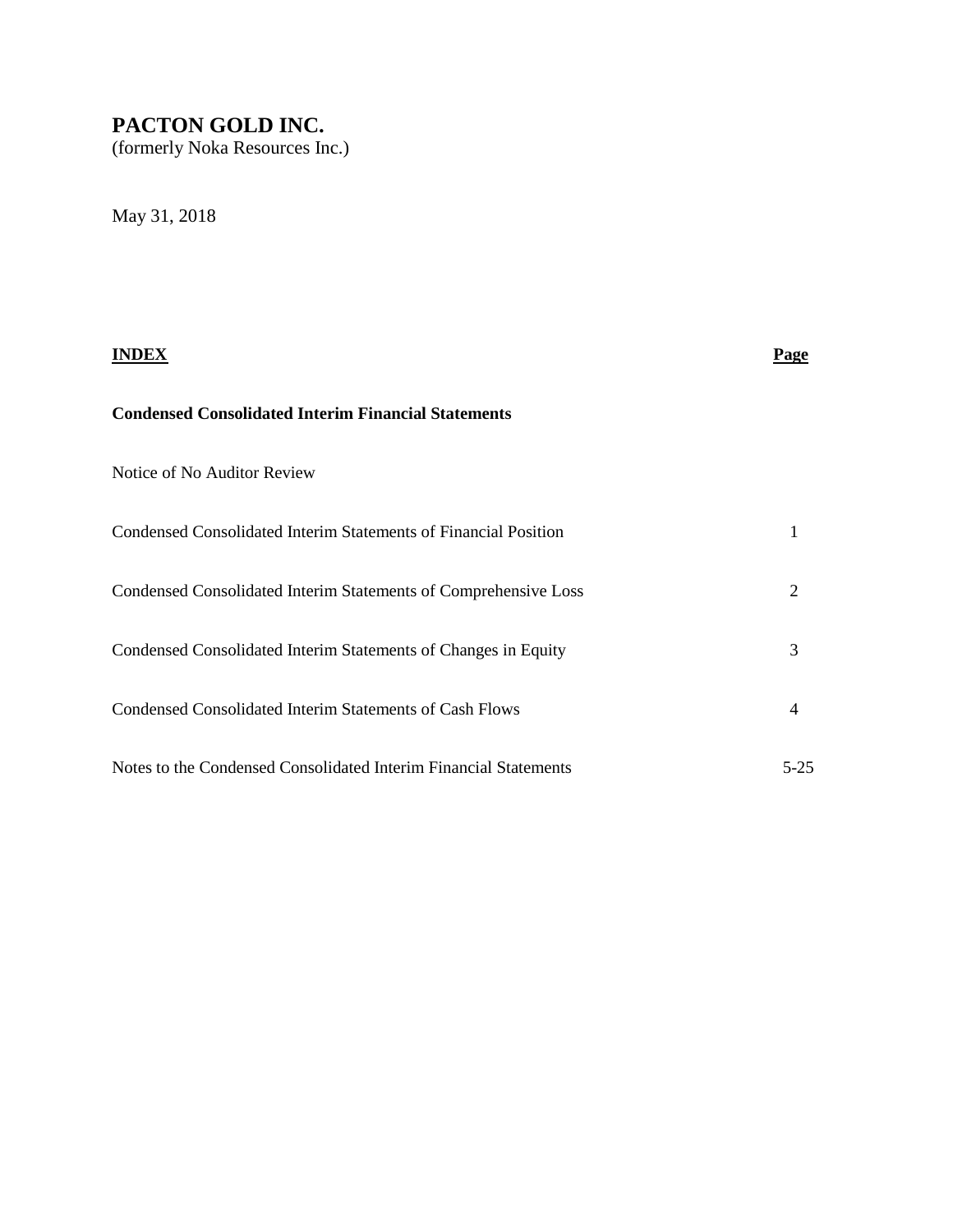#### **NOTICE OF NO AUDITOR REVIEW OF CONDENSED CONSOLIDATED INTERIM FINANCIAL STATEMENTS**

Under National Instrument 51-102, Part 4, subsection 4.3(3) (a), if an auditor has not performed a review of the interim financial statements they must be accompanied by a notice indicating that the financial statements have not been reviewed by an auditor.

The accompanying unaudited condensed consolidated interim financial statements of the Company have been prepared by and are the responsibility of the Company's management.

The Company's independent auditor has not performed a review of these condensed consolidated interim financial statements in accordance with standards established by the Chartered Professional Accountants of Canada for a review of condensed consolidated interim financial statements by an entity's auditor.

July 27, 2018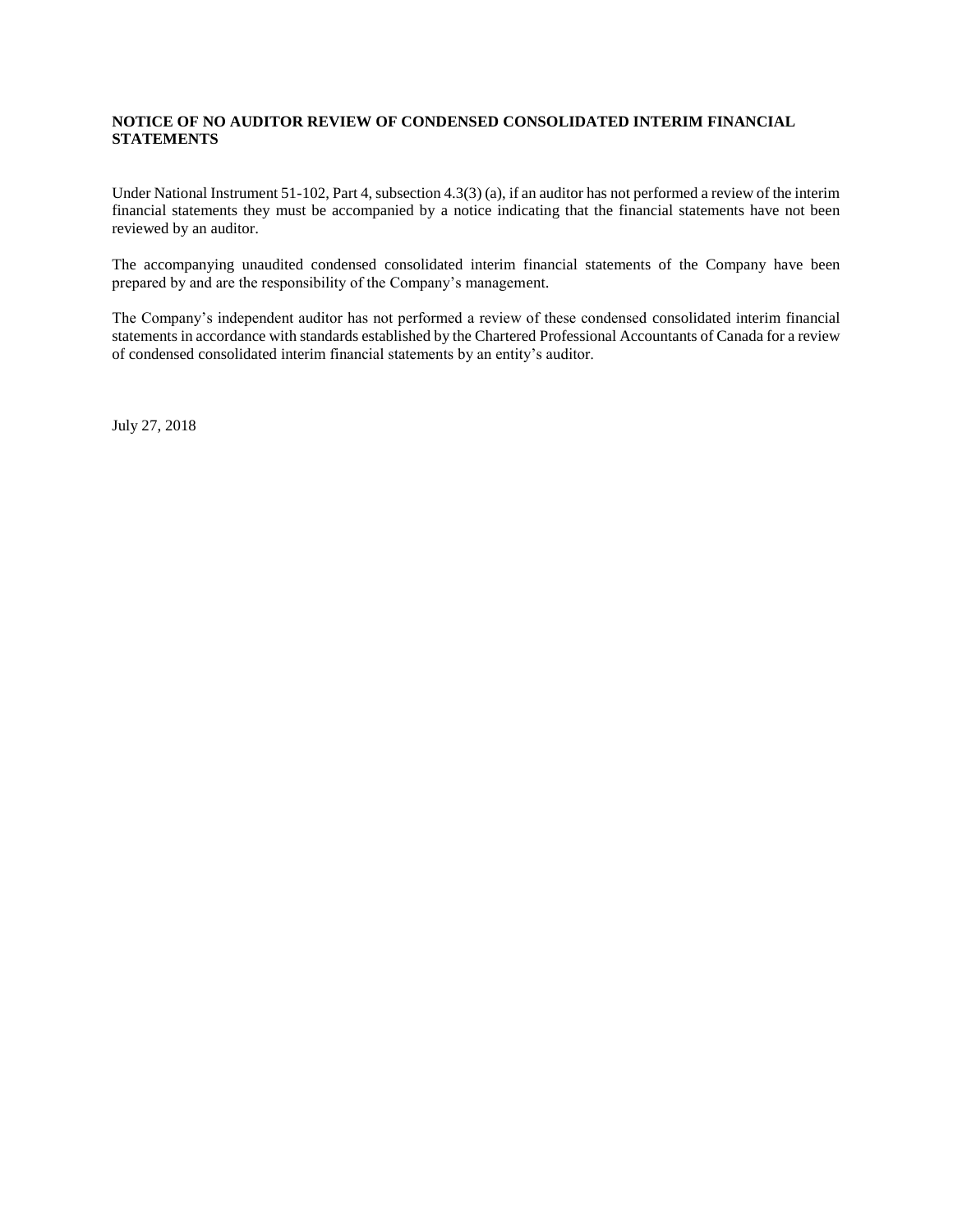### (formerly Noka Resources Inc.) Condensed Consolidated Interim Statements of Financial Position (Unaudited – Expressed in Canadian Dollars)

|                                                            | May 31, 2018  |              | <b>November 30, 2017</b> |             |  |
|------------------------------------------------------------|---------------|--------------|--------------------------|-------------|--|
| <b>Assets</b>                                              |               |              |                          |             |  |
| <b>Current</b>                                             |               |              |                          |             |  |
| Cash                                                       | $\mathbb{S}$  | 4,196,166    | \$                       | 121,526     |  |
| Receivables                                                |               | 165,835      |                          | 97,772      |  |
| Prepaid expenses                                           |               | 318,861      |                          | 3,716       |  |
|                                                            |               | 4,680,862    |                          | 223,014     |  |
| <b>Deposits</b> (note $8(h)$ )                             |               | 457,615      |                          |             |  |
| <b>Equipment</b> (note 7)                                  |               | 4,624        |                          | 4,315       |  |
| <b>Exploration and Evaluation Assets (note 8)</b>          |               | 5,213,326    |                          | 1,609,706   |  |
|                                                            | $\mathcal{S}$ | 10,356,427   | $\$$                     | 1,837,035   |  |
| <b>Liabilities</b>                                         |               |              |                          |             |  |
| <b>Current</b>                                             |               |              |                          |             |  |
| Accounts payable and accrued liabilities (notes 11 and 12) | $\mathcal{S}$ | 282,997      | \$                       | 1,217,268   |  |
| Loan payable (note 9)                                      |               | 211,971      |                          |             |  |
|                                                            |               | 494,968      |                          | 1,217,268   |  |
| <b>Shareholders' Equity</b>                                |               |              |                          |             |  |
| Capital Stock (note 11)                                    |               | 17,914,959   |                          | 9,215,918   |  |
| <b>Share-based Payments Reserve (note 11)</b>              |               | 2,631,127    |                          | 495,161     |  |
| <b>Deficit</b>                                             |               | (12,202,103) |                          | (9,091,312) |  |
| <b>Non-controlling Interest</b>                            |               | 1,517,476    |                          |             |  |
|                                                            |               | 9,861,459    |                          | 619,767     |  |
|                                                            | \$            | 10,356,427   | \$                       | 1,837,035   |  |

**Subsequent Events** (note 15)

Approved on behalf of the Board:

| "Richard Kusmirski" | <i>"Dominic</i> |
|---------------------|-----------------|
|                     | .               |
| Richard Kusmirski   | Domini          |

 *"Richard Kusmirski" "Dominic Verdejo"* ……………………………… Director ……………………………… Director ic Verdejo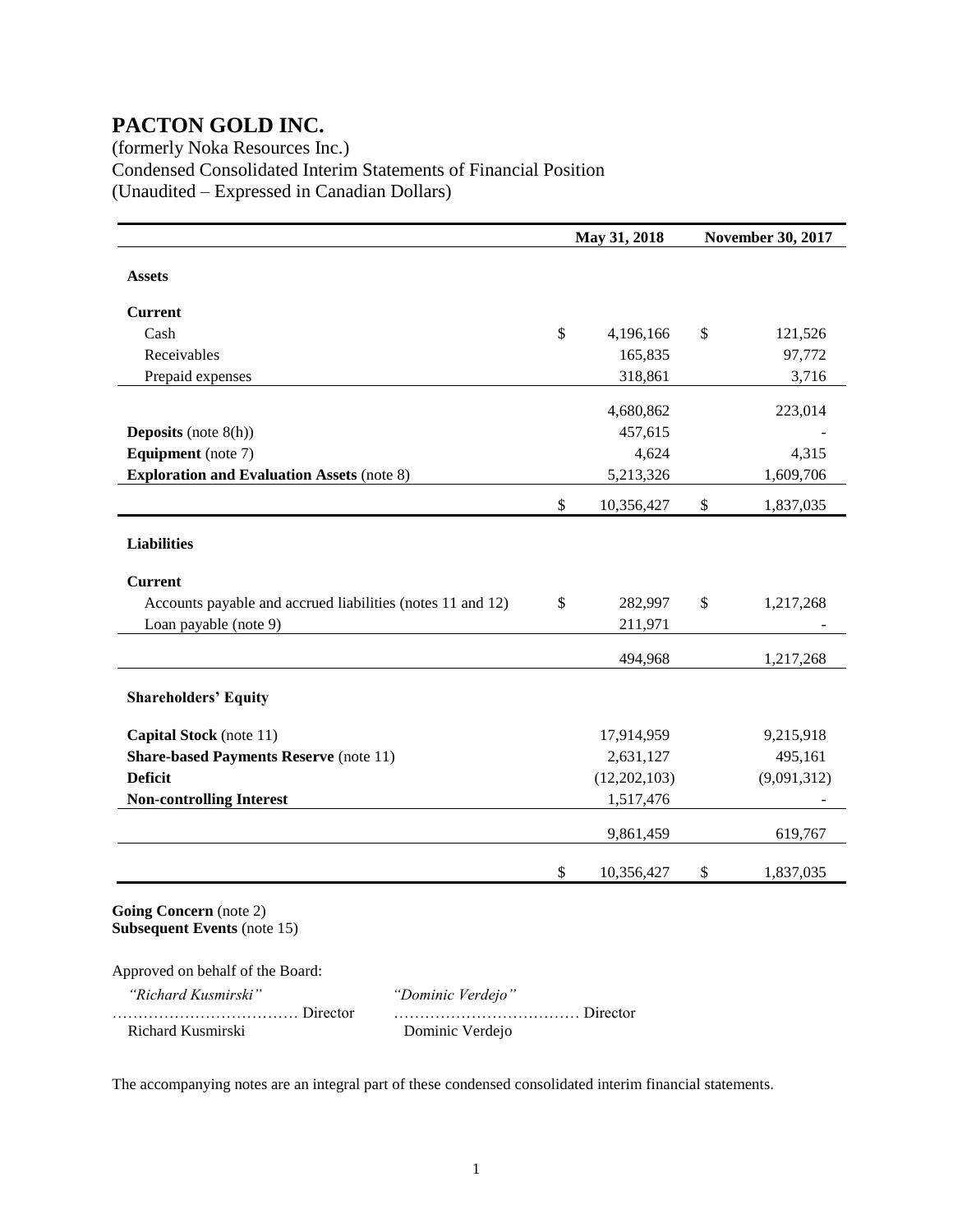(formerly Noka Resources Inc.) Condensed Consolidated Interim Statements of Comprehensive Loss For the Six Months Ended May 31, (Unaudited – Expressed in Canadian Dollars)

|                                                                                           | <b>Three Months Ended</b> |                 |    |                 | <b>Six Months Ended</b> |                 |                        |            |
|-------------------------------------------------------------------------------------------|---------------------------|-----------------|----|-----------------|-------------------------|-----------------|------------------------|------------|
|                                                                                           |                           | May 31,<br>2018 |    | May 31,<br>2017 |                         | May 31,<br>2018 | <b>May 31,</b><br>2017 |            |
| <b>Expenses</b>                                                                           |                           |                 |    |                 |                         |                 |                        |            |
| Amortization (note 7)                                                                     | \$                        | 254             | \$ | 269             | \$                      | 470             | \$                     | 539        |
| Consulting fees (note 12)                                                                 |                           | 612,769         |    | 265,811         |                         | 953,252         |                        | 267,811    |
| Management fees (recovery) (note 12)                                                      |                           | 100,500         |    | (9,750)         |                         | 100,500         |                        | (2,250)    |
| Office and miscellaneous                                                                  |                           | 31,555          |    | 1,318           |                         | 36,405          |                        | 1,407      |
| Professional fees (note 12)                                                               |                           | 93,501          |    | 13,703          |                         | 125,022         |                        | 21,388     |
| Rent (note 12)                                                                            |                           | 9,000           |    |                 |                         | 18,000          |                        |            |
| Share-based payments (note 11)                                                            |                           | 1,293,985       |    | 209,409         |                         | 1,293,985       |                        | 209,409    |
| Shareholder communications and investor relations                                         |                           | 247,778         |    | 1,885           |                         | 250,683         |                        | 2,447      |
| Transfer agent and filing fees                                                            |                           | 22,341          |    | 12,240          |                         | 38,061          |                        | 28,963     |
| <b>Other Items</b>                                                                        |                           | (2,411,683)     |    | (494, 885)      |                         | (2,816,378)     |                        | (529, 714) |
| Impairment of exploration and evaluation assets (note<br>8)                               |                           | (60,000)        |    |                 |                         | (303,000)       |                        |            |
| Gain (loss) on settlement of accounts payable (note 11)                                   |                           | 9,167           |    | (7, 857)        |                         | 9,167           |                        | (7, 857)   |
| Part XII.6 tax (note 10)                                                                  |                           |                 |    |                 |                         | (580)           |                        |            |
| Net Loss and Comprehensive Loss for the Period                                            | \$                        | (2,462,516)     | \$ | (502,742)       | \$                      | (3,110,791)     | \$                     | (537, 571) |
| Net Loss and Comprehensive Loss attributable to:                                          |                           |                 |    |                 |                         |                 |                        |            |
| Common shareholders                                                                       | \$                        | (2,462,516)     | \$ | (502,742)       | \$                      | (3,110,791)     | \$                     | (537, 571) |
| Non-controlling interest                                                                  |                           |                 |    |                 |                         |                 |                        |            |
|                                                                                           | \$                        | (2,462,516)     | \$ | (502, 742)      | \$                      | (3,110,791)     | \$                     | (537, 571) |
| <b>Basic and Diluted Loss Per Share</b>                                                   | \$                        | (0.04)          | \$ | (0.01)          | \$                      | (0.05)          | \$                     | (0.01)     |
| <b>Weighted Average Number of Common Shares</b><br><b>Outstanding - Basic and Diluted</b> |                           | 62,893,470      |    | 42,499,861      |                         | 61,899,485      |                        | 36,490,105 |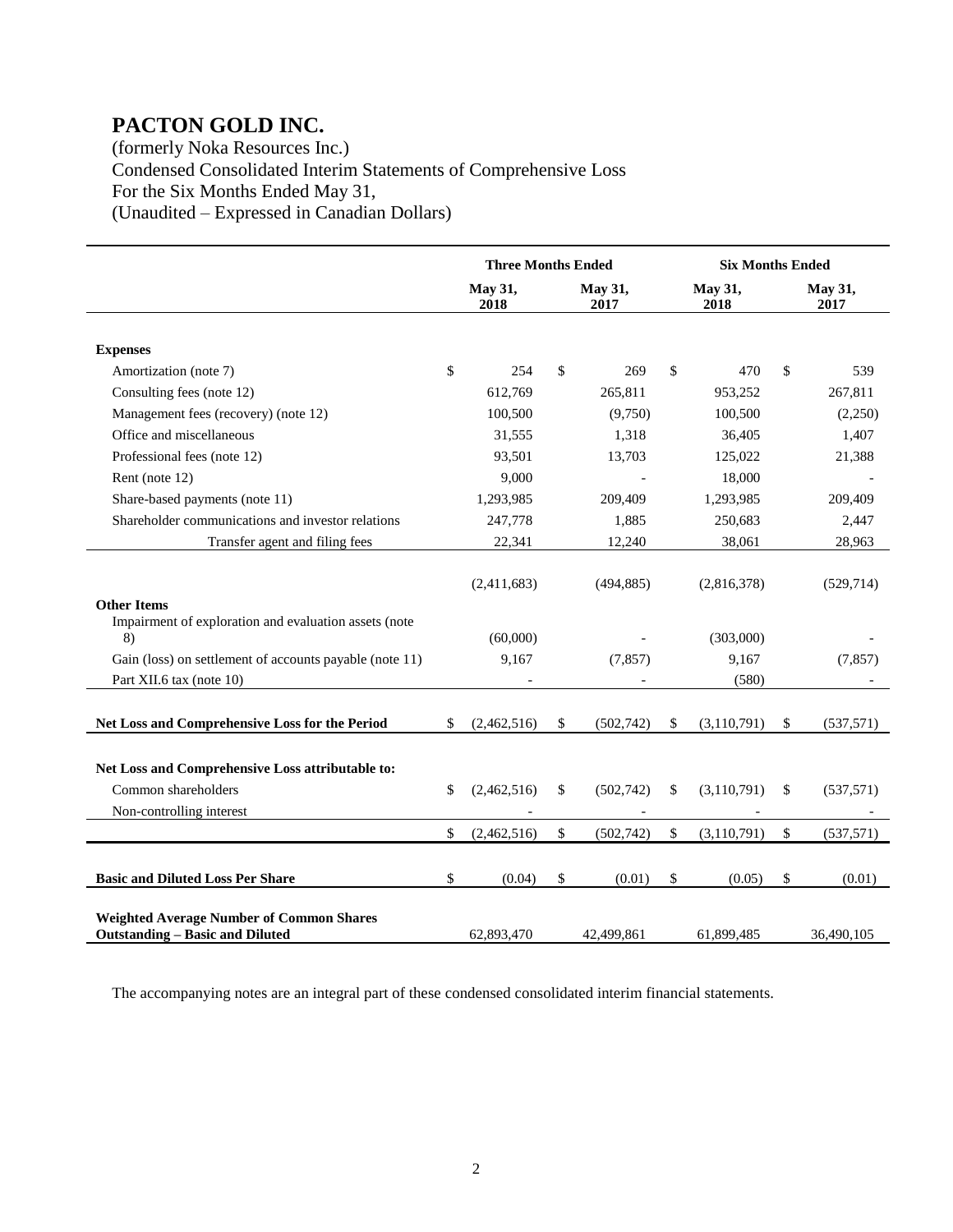(formerly Noka Resources Inc.) Condensed Consolidated Interim Statements of Changes in Equity (Unaudited – Expressed in Canadian Dollars)

|                                                                                                         | <b>Capital Stock</b> |    |                          |                    |                         |    |                |                        |                 |                 |
|---------------------------------------------------------------------------------------------------------|----------------------|----|--------------------------|--------------------|-------------------------|----|----------------|------------------------|-----------------|-----------------|
|                                                                                                         | Number of            |    | Capital                  | <b>Share-based</b> |                         |    |                | <b>Non-Controlling</b> |                 |                 |
|                                                                                                         | <b>Shares</b>        |    | <b>Stock</b>             |                    | <b>Payments Reserve</b> |    | <b>Deficit</b> |                        | <b>Interest</b> | <b>Total</b>    |
| Balance, November 30, 2016                                                                              | 35,411,321           | \$ | 7,381,812                | \$                 | 411,207                 | \$ | (7, 562, 535)  | \$                     |                 | \$<br>230,484   |
| Private placements                                                                                      | 11,328,571           |    | 711,000                  |                    |                         |    |                |                        |                 | 711,000         |
| Share issue costs                                                                                       | 28,000               |    | (20, 435)                |                    |                         |    |                |                        |                 | (20, 435)       |
| Shares issued for exploration and evaluation assets<br>Shares issued for settlement of accounts payable | 6,450,000            |    | 780,500                  |                    |                         |    |                |                        |                 | 780,500         |
| and accrued liabilities                                                                                 | 392,857              |    | 35,357                   |                    |                         |    |                |                        |                 | 35,357          |
| Exercise of stock options                                                                               | 958,000              |    | 95,800                   |                    |                         |    |                |                        |                 | 95,800          |
| Fair value of exercised stock options                                                                   |                      |    | 68,936                   |                    | (68,936)                |    |                |                        |                 |                 |
| Share-based payments (note 11)                                                                          |                      |    |                          |                    | 209,409                 |    |                |                        |                 | 209,409         |
| Expiry of stock options                                                                                 |                      |    |                          |                    | (59,218)                |    | 59,218         |                        |                 |                 |
| Net loss and comprehensive loss for period                                                              |                      |    | $\overline{\phantom{a}}$ |                    |                         |    | (537, 571)     |                        |                 | (537, 571)      |
| <b>Balance, May 31, 2017</b>                                                                            | 54,568,749           |    | 9,052,970                |                    | 492,462                 |    | (8,040,888)    |                        |                 | 1,504,544       |
| Exercise of stock options                                                                               | 150,000              |    | 12,750                   |                    |                         |    |                |                        |                 | 12,750          |
| Fair value of exercised stock options                                                                   |                      |    | 6,653                    |                    | (6, 653)                |    |                |                        |                 |                 |
| <b>Exercise of warrants</b>                                                                             | 599,920              |    | 123,350                  |                    |                         |    |                |                        |                 | 123,350         |
| Fair value of exercised warrants                                                                        |                      |    | 20,195                   |                    | (20, 195)               |    |                |                        |                 |                 |
| Share-based payments (note 11)                                                                          |                      |    |                          |                    | 91,220                  |    |                |                        |                 | 91,220          |
| Expiry and cancellation of stock options                                                                |                      |    |                          |                    | (61, 673)               |    | 61,673         |                        |                 |                 |
| Net loss and comprehensive loss for the period                                                          |                      |    |                          |                    |                         |    | (1, 112, 097)  |                        |                 | (1, 112, 097)   |
|                                                                                                         |                      |    |                          |                    |                         |    |                |                        |                 |                 |
| Balance, November 30, 2017                                                                              | 55,318,669           |    | 9,215,918                |                    | 495,161                 |    | (9,091,312)    |                        |                 | 619,767         |
| Private placements                                                                                      | 24,132,609           |    | 5,550,500                |                    |                         |    |                |                        |                 | 5,550,500       |
| Share issue costs                                                                                       |                      |    | (626, 914)               |                    | 295,568                 |    |                |                        |                 | (331, 346)      |
| Shares issued for exploration and evaluation assets<br>Shares issued for settlement of accounts payable | 3,687,814            |    | 1,510,493                |                    |                         |    |                |                        |                 | 1,510,493       |
| and accrued liabilities                                                                                 | 1,833,333            |    | 540,833                  |                    |                         |    |                |                        |                 | 540,833         |
| Exercise of stock options                                                                               | 2,519,000            |    | 289,400                  |                    |                         |    |                |                        |                 | 289,400         |
| Fair value of exercised stock options                                                                   |                      |    | 156,842                  |                    | (156, 842)              |    |                |                        |                 |                 |
| <b>Exercise of warrants</b>                                                                             | 5.321.160            |    | 1,251,899                |                    |                         |    |                |                        |                 | 1,251,899       |
| Fair value of exercised warrants                                                                        |                      |    | 25,988                   |                    | (25,988)                |    |                |                        |                 |                 |
| Share-based payments (note 11)                                                                          |                      |    |                          |                    | 2,023,228               |    |                |                        |                 | 2,023,228       |
| Acquisition of subsidiary                                                                               |                      |    |                          |                    |                         |    |                |                        | 1,517,476       | 1,517,476       |
| Net loss and comprehensive loss for period                                                              |                      |    |                          |                    |                         |    | (3,110,791)    |                        |                 | (3,110,791)     |
| <b>Balance, May 31, 2018</b>                                                                            | 92,812,585           | \$ | 17,914,959               | \$                 | 2,631,127               | \$ | (12,202,103)   | \$                     | 1,517,476       | \$<br>9,861,459 |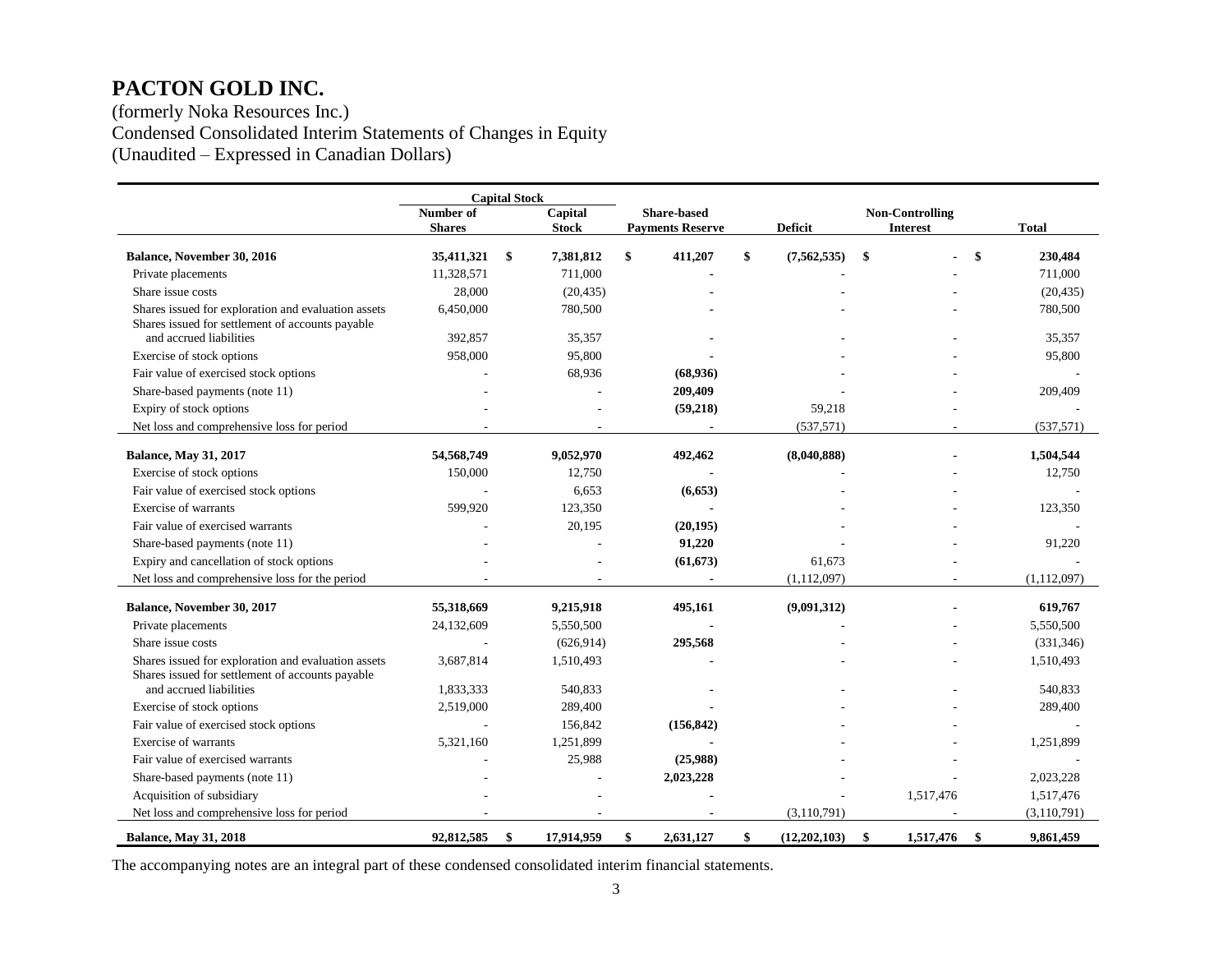(formerly Noka Resources Inc.) Condensed Consolidated Interim Statements of Cash Flows For the Six Months Ended May 31, (Unaudited – Expressed in Canadian Dollars)

|                                                 | 2018              | 2017             |
|-------------------------------------------------|-------------------|------------------|
|                                                 |                   |                  |
| <b>Operating Activities</b>                     |                   |                  |
| Net loss                                        | \$<br>(3,110,791) | \$<br>(537, 571) |
| Items not involving cash                        |                   |                  |
| Amortization                                    | 470               | 539              |
| Share-based payments                            | 1,374,922         | 209,409          |
| Impairment of exploration and evaluation assets | 303,000           |                  |
| Loss (gain) on settlement of accounts payable   | (9,167)           | 7,857            |
| Changes in non-cash working capital             |                   |                  |
| Receivables                                     | (68,063)          | (43,898)         |
| Prepaid expenses                                | (772,760)         | (53,806)         |
| Accounts payable and accrued liabilities        | (15, 524)         | 31,815           |
|                                                 |                   |                  |
| <b>Cash Used in Operating Activities</b>        | (2, 297, 913)     | (385, 655)       |
|                                                 |                   |                  |
| <b>Investing Activities</b>                     |                   |                  |
| Equipment                                       | (779)             |                  |
| Exploration and evaluation assets, net          | (387, 121)        | (295, 210)       |
|                                                 |                   |                  |
| <b>Cash Used in Investing Activities</b>        | (387,900)         | (295, 210)       |
|                                                 |                   |                  |
| <b>Financing Activities</b>                     |                   |                  |
| Net proceeds from share issuances               | 6,760,453         | 786,365          |
| Repayment of loans                              |                   | (14,000)         |
|                                                 |                   |                  |
| <b>Cash Provided by Financing Activities</b>    | 6,760,453         | 772,365          |
|                                                 |                   |                  |
| <b>Inflow of Cash</b>                           | 4,074,640         | 91,500           |
| <b>Cash, Beginning of Period</b>                | 121,526           | 20,142           |
|                                                 |                   |                  |
| <b>Cash, End of Period</b>                      | \$<br>4,196,166   | \$<br>111,642    |

#### **Supplemental Disclosure with Respect to Cash Flows** (note 13)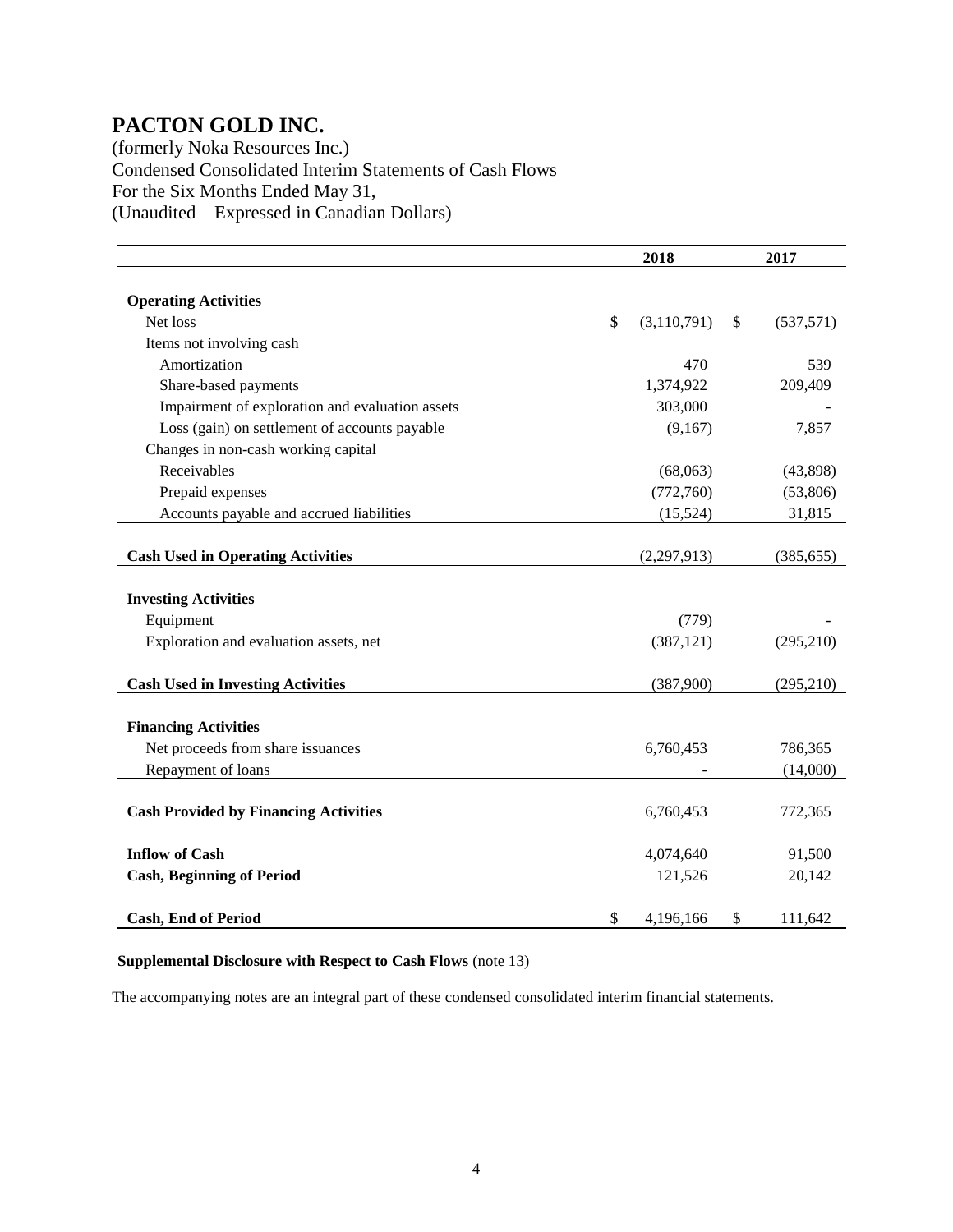(formerly Noka Resources Inc.) Notes to the Condensed Consolidated Interim Financial Statements For the Six Months Ended May 31, 2018 (Unaudited – Expressed in Canadian Dollars)

#### **1. NATURE OF OPERATIONS**

Pacton Gold Inc. (the "Company" or "Pacton") was incorporated pursuant to the British Columbia *Business Corporations Act* on December 15, 2010. The address of the Company's corporate office and its principal place of business is 1680 – 200 Burrard Street, Vancouver, British Columbia, Canada, V6C 3L6. The Company's registered and records office is  $400 - 725$  Granville Street, Vancouver, British Columbia, Canada, V7Y 1G5. The Company operates in Canada and the USA. On July 17, 2012, the Company's stock was listed on the TSX Venture Exchange ("TSX-V") trading under the symbol "NX". On April 27, 2017, the Company changed its name to Pacton Gold Inc. and began trading under the symbol "PAC". The Company's shares also trade on the OTC Exchange in the United States under the symbol "PACXF" and on the Frankfurt Stock Exchange under the symbol "2NKN". The principal business of the Company is the identification, evaluation and acquisition of mineral properties, as well as exploration of mineral properties once acquired. The Company is an exploration stage company and is in the process of acquiring and exploring its mineral property interests.

#### **2. GOING CONCERN**

These condensed consolidated interim financial statements (the "financial statements") have been prepared on the basis of accounting principles applicable to a going concern, which assumes that the Company will continue in operation for the foreseeable future and will be able to realize its assets and discharge its liabilities in the normal course of operations.

The Company has incurred a loss during the six months ended May 31, 2018 of \$3,110,791 (2017 - \$537,571) and as at May 31, 2018 has a deficit of \$12,202,103 (November 30, 2017 - \$9,091,312), has limited resources, no sources of operating cash flow and no assurances that sufficient funding will be available to continue operations for an extended period of time. The Company is in the exploration stage, and accordingly, has not yet commenced revenue-producing operations. These material uncertainties may cast significant doubt upon the Company's ability to continue as a going concern.

The application of the going concern concept is dependent upon the Company's ability to satisfy its liabilities as they become due and to obtain the necessary financing to complete the exploration and development of its mineral property interests, the attainment of profitable mining operations or the receipt of proceeds from the disposition of its mineral property interests. Management is actively engaged in the review and due diligence on opportunities of merit in the mining sector and is seeking to raise the necessary capital to meet its funding requirements. There can be no assurance that management's plan will be successful.

If the going concern assumption were not appropriate for these financial statements then adjustments may be necessary in the carrying values of assets and liabilities, the reported expenses and the statement of financial position classifications used. Such adjustments could be material.

#### **3. BASIS OF PREPARATION**

#### a) Statement of compliance

The condensed consolidated interim financial statements of the Company have been prepared in accordance with International Accounting Standard 34 *Interim Financial Reporting*.

The condensed consolidated interim financial statements of the Company should be read in conjunction with the Company's 2017 annual financial statements, which have been prepared in accordance with International Financial Reporting Standards, as issued by the International Accounting Standards Board.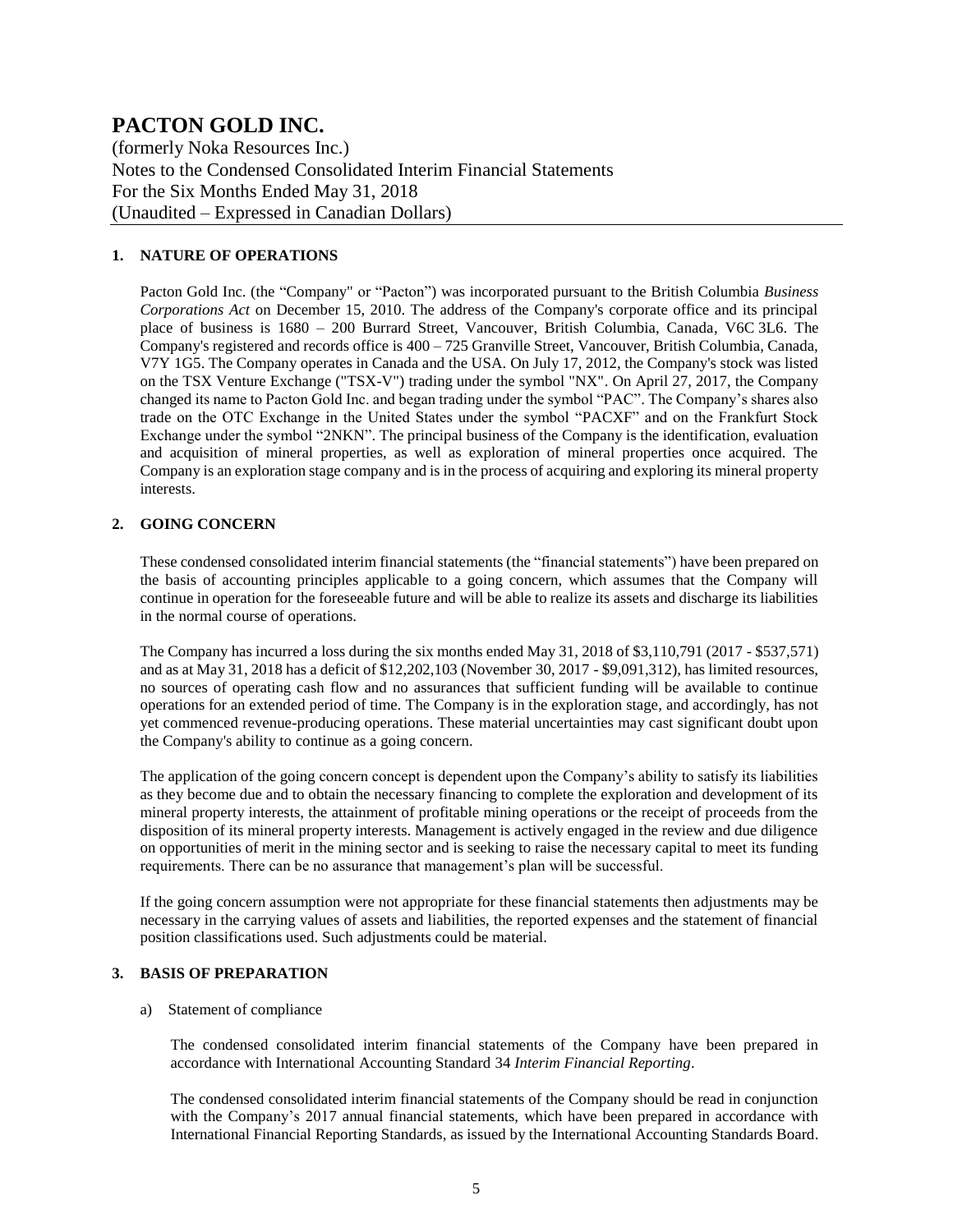(formerly Noka Resources Inc.) Notes to the Condensed Consolidated Interim Financial Statements For the Six Months Ended May 31, 2018 (Unaudited – Expressed in Canadian Dollars)

#### **3. BASIS OF PRESENTATION** (Continued)

a) Statement of compliance (continued)

These financial statements were reviewed by the Audit Committee and approved and authorized for issue by the Board of Directors on July 27, 2018.

b) Basis of measurement

These financial statements have been prepared under the historical cost basis, except for financial instruments classified as available-for-sale and fair value through profit or loss ("FVTPL"). These financial statements have been prepared under the accrual basis of accounting, except for cash flow information.

#### **4. SIGNIFICANT ACCOUNTING POLICIES**

The condensed consolidated interim financial statements have been prepared, for all periods presented, following the same accounting policies and methods of computation as described in note 4 to the audited financial statements for the year ended November 30, 2017.

These financial statements include all subsidiaries in the accounts of the Company for the periods presented. These subsidiaries are listed as follows:

| <b>Subsidiary</b>         | Ownership | Incorporated | <b>Nature</b>       |
|---------------------------|-----------|--------------|---------------------|
| Pacton Pilbara Pty. Ltd.  | 100%      | Australia    | Mineral exploration |
| Arrow (Pilbara) Pty. Ltd. | 51%       | Australia    | Mineral exploration |

#### **5. CRITICAL ACCOUNTING ESTIMATES AND JUDGMENTS**

The Company makes estimates and assumptions about the future that affect the reported amounts of assets and liabilities. Estimates and judgments are continually evaluated based on historical experience and other factors, including expectations of future events that are believed to be reasonable under the circumstances. In the future, actual experience may differ from these estimates and assumptions.

The effect of a change in an accounting estimate is recognized prospectively by including it in comprehensive income in the year of the change, if the change affects that year only, or in the year of the change and future years, if the change affects both.

#### *Critical judgments in applying accounting policies*

Information about critical judgments in applying accounting policies that have the most significant risk of causing material adjustment to the carrying amounts of assets and liabilities recognized in the financial statements within the next financial year are discussed below.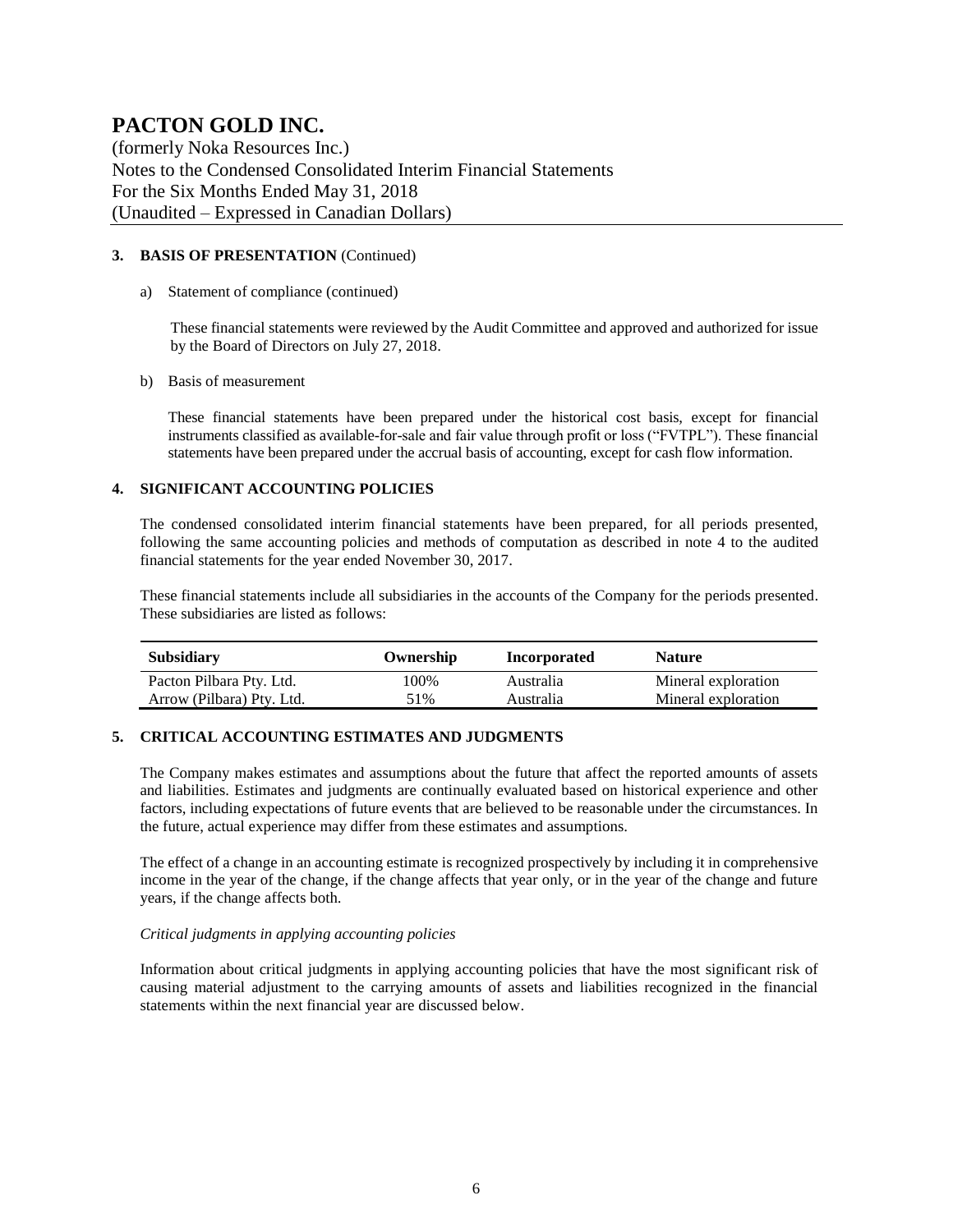(formerly Noka Resources Inc.) Notes to the Condensed Consolidated Interim Financial Statements For the Six Months Ended May 31, 2018 (Unaudited – Expressed in Canadian Dollars)

#### **5. CRITICAL ACCOUNTING ESTIMATES AND JUDGMENTS (Continued)**

a) Impairment of exploration and evaluation assets

The application of the Company's accounting policy for exploration and evaluation expenditures and impairment of the capitalized expenditures requires judgment in determining whether it is likely that future economic benefits will flow to the Company, which may be based on assumptions about future events or circumstances. Estimates and assumptions made may change if new information becomes available. If, after expenditure is capitalized, information becomes available suggesting that the recovery of expenditure is unlikely, the amount capitalized is written off in profit or loss in the year the new information becomes available.

#### b) Title to mineral property interests

Although the Company has taken steps to verify title to mineral properties in which it has an interest, these procedures do not guarantee the Company's title. Such properties may be subject to prior agreements or transfers and title may be affected by undetected defects.

c) Income taxes

Significant judgment is required in determining the provision for income taxes. There are many transactions and calculations undertaken during the ordinary course of business for which the ultimate tax determination is uncertain. The Company recognizes liabilities and contingencies for anticipated tax audit issues based on the Company's current understanding of the tax law. For matters where it is probable that an adjustment will be made, the Company records its best estimate of the tax liability, including the related interest and penalties in the current tax provision. Management believes they have adequately provided for the probable outcome of these matters; however, the final outcome may result in a materially different outcome than the amount included in the tax liabilities.

In addition, the Company recognizes deferred tax assets relating to tax losses carried forward to the extent that it is probable that taxable profit will be available against which a deductible temporary difference can be utilized. This is deemed to be the case when there are sufficient taxable temporary differences relating to the same taxation authority and the same taxable entity that are expected to reverse in the same year as the expected reversal of the deductible temporary difference, or in years into which a tax loss arising from the deferred tax asset can be carried back or forward. However, utilization of the tax losses also depends on the ability of the taxable entity to satisfy certain tests at the time the losses are recouped.

d) Going concern

The assessment of the Company's ability to continue as a going concern requires significant judgment. The financial statements have been prepared on the basis of accounting principles applicable to a going concern, as disclosed in note 2.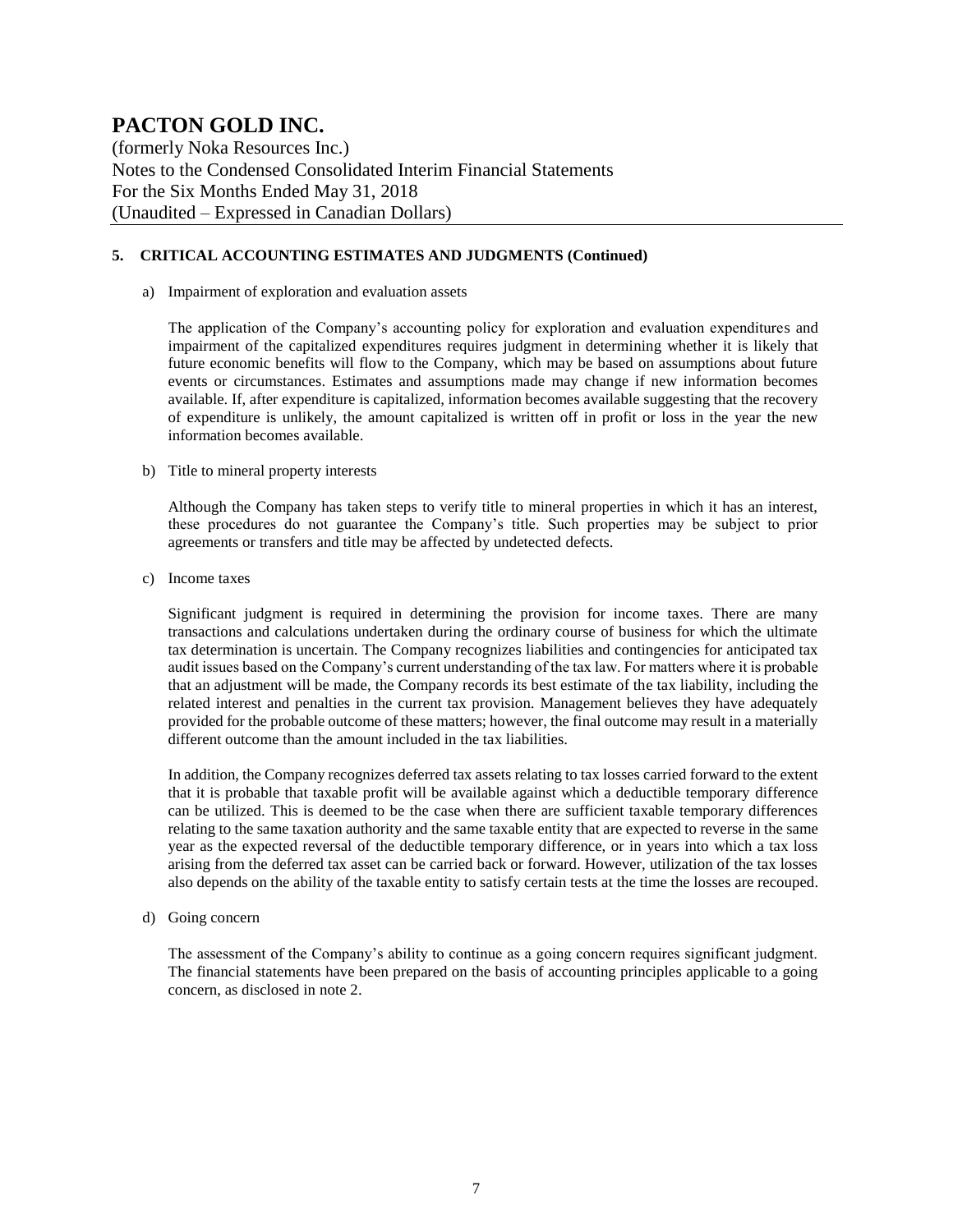(formerly Noka Resources Inc.) Notes to the Condensed Consolidated Interim Financial Statements For the Six Months Ended May 31, 2018 (Unaudited – Expressed in Canadian Dollars)

#### **5. CRITICAL ACCOUNTING ESTIMATES AND JUDGMENTS (Continued)**

#### *Key sources of estimation uncertainty*

The following are key assumptions concerning the future and other key sources of estimation uncertainty that have a significant risk of resulting in material adjustments to the financial statements.

a) Decommissioning liabilities

Rehabilitation provisions have been created based on the Company's internal estimates. Assumptions, based on the current economic environment, have been made, which management believes are a reasonable basis upon which to estimate the future liability. These estimates take into account any material changes to the assumptions that occur when reviewed regularly by management. Estimates are reviewed annually and are based on current regulatory requirements. Significant changes in estimates of contamination, restoration standards and techniques will result in changes to provisions from year to year. Actual rehabilitation costs will ultimately depend on future market prices for the rehabilitation costs that will reflect the market condition at the time the rehabilitation costs are actually incurred. The final cost of the currently recognized rehabilitation provisions may be higher or lower than currently provided for. As at May 31, 2018, the Company has no known rehabilitation requirements, and accordingly, no provision has been made.

#### **6. FINANCIAL INSTRUMENTS**

Financial instruments are agreements between two parties that result in promises to pay or receive cash or equity instruments. The Company classifies its financial instruments as follows: cash is classified as financial assets at FVTPL; receivables as loans and receivables; and accounts payable and accrued liabilities and loans payable as other financial liabilities, which are measured at amortized cost. The carrying values of these instruments approximate their fair values due to their short term to maturity.

The following table sets forth the Company's financial asset measured at fair value by level within the fair value hierarchy:

| May 31, 2018             | <b>Level 1</b> | <b>Level 2</b><br>Level 3 |                    | <b>Total</b> |
|--------------------------|----------------|---------------------------|--------------------|--------------|
| Cash                     | \$4,196,166    | S<br>-                    | <b>S</b><br>۰      | \$4,196,166  |
|                          |                |                           |                    |              |
| <b>November 30, 2017</b> | <b>Level 1</b> | Level 2                   | Level 3            | <b>Total</b> |
| Cash                     | 121.526        | \$                        | <sup>\$</sup><br>- | 121,526<br>S |

The Company has exposure to the following risks from its use of financial instruments:

- Credit risk;
- Liquidity risk; and
- Market risk.
- a) Credit risk

Credit risk is the risk that one party to a financial instrument will cause a financial loss for the other party by failing to discharge an obligation. The Company manages credit risk, in respect of cash, by placing it at major Canadian financial institutions. The Company has minimal credit risk.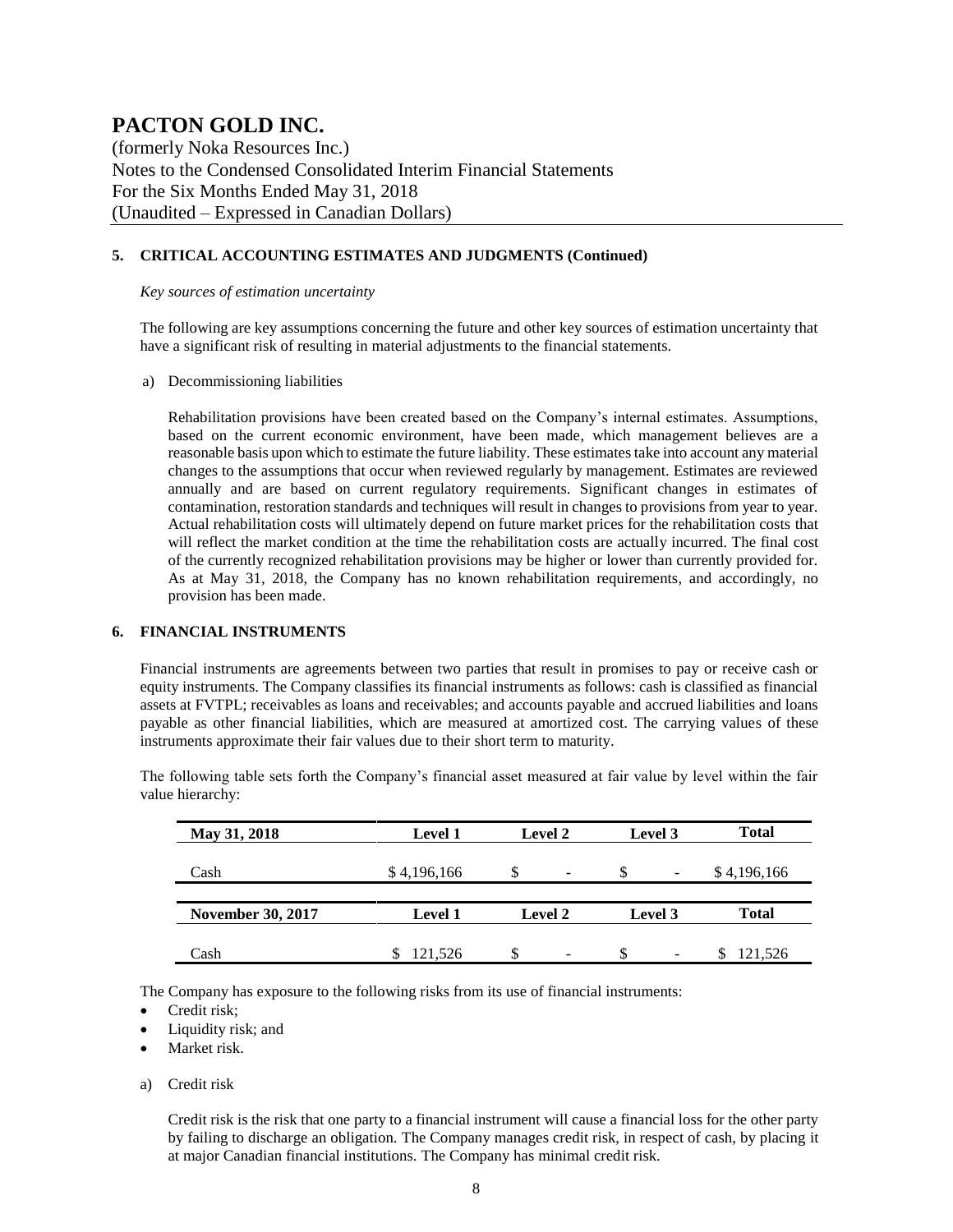(formerly Noka Resources Inc.) Notes to the Condensed Consolidated Interim Financial Statements For the Six Months Ended May 31, 2018 (Unaudited – Expressed in Canadian Dollars)

#### **6. FINANCIAL INSTRUMENTS** (Continued)

#### b) Liquidity risk

Liquidity risk is the risk that the Company will not be able to meet its financial obligations as they fall due. The Company's approach to managing liquidity is to ensure, as far as possible, that it will always have sufficient liquid funds to meet its liabilities when due, under both normal and stressed conditions, without incurring unacceptable losses or risking damage to the Company's reputation. The contractual financial liabilities of the Company as of May 31, 2018 equal \$494,968 (November 30, 2017 - \$1,217,268). All of the liabilities presented as accounts payable and accrued liabilities are due within 30 days of May 31, 2018.

c) Market risk

Market risk is the risk that changes in market prices, such as foreign exchange rates and interest rates, will affect the Company's income or the value of its holdings of financial instruments. The objective of market risk management is to manage and control market risk exposure within acceptable parameters, while optimizing the return on capital.

- *i*) *Currency risk* The Company has no funds held in a foreign currency, and as a result, is not exposed to significant currency risk on its financial instruments at period-end.
- *ii) Interest rate risk –* Interest rate risk is the risk that future cash flows will fluctuate as a result of changes in market interest rates. Interest earned on cash is at nominal interest rates, and therefore, the Company does not consider interest rate risk to be significant. The Company has no interestbearing financial liabilities.
- *iii) Other price risk –* Other price risk is the risk that the fair value or future cash flows of a financial instrument will fluctuate due to changes in market prices, other than those arising from interest rate risk. The Company is not exposed to significant other price risk.
- d) Capital management

The Company considers its capital to be comprised of shareholders' equity.

The Company manages the capital structure and makes adjustments to it in light of changes in economic conditions and the risk characteristics of the underlying assets. To maintain or adjust the capital structure, the Company may attempt to issue new shares. Although the Company has been successful at raising funds in the past through the issuance of capital stock, it is uncertain whether it will continue this method of financing due to the current difficult market conditions.

In order to facilitate the management of its capital requirements, the Company prepares expenditure budgets that are updated as necessary depending on various factors, including successful capital deployment and general industry conditions.

Management reviews the capital structure on a regular basis to ensure that the above objectives are met. There have been no changes to the Company's approach to capital management during the six months ended May 31, 2018. The Company is not subject to externally imposed capital requirements.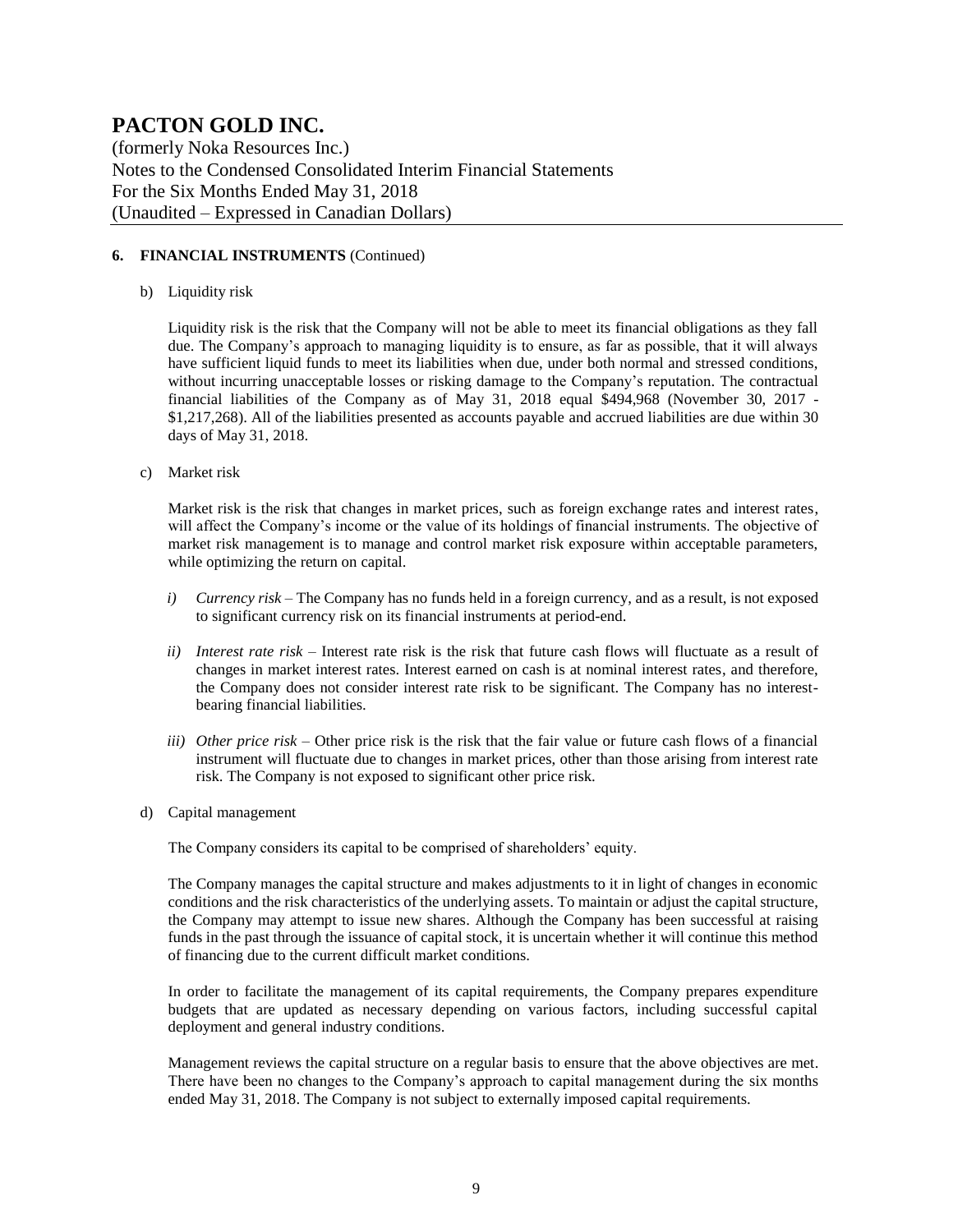(formerly Noka Resources Inc.) Notes to the Condensed Consolidated Interim Financial Statements For the Six Months Ended May 31, 2018 (Unaudited – Expressed in Canadian Dollars)

#### **7. EQUIPMENT**

|                                            | Furniture and<br>Equipment |
|--------------------------------------------|----------------------------|
| Cost                                       |                            |
| <b>Balance, November 30, 2016 and 2017</b> | \$<br>7,717                |
| Additions                                  | 779                        |
| <b>Balance, May 31, 2018</b>               | 8,496                      |
| <b>Accumulated Amortization</b>            |                            |
| Balance, November 30, 2016                 | \$<br>2,323                |
| Amortization                               | 1,079                      |
| <b>Balance, November 30, 2017</b>          | 3,402                      |
| Amortization                               | 470                        |
| <b>Balance, May 31, 2018</b>               | \$<br>3,872                |
| Net Book Value, November 30, 2017          | \$<br>4,315                |
| Net Book Value, May 31, 2018               | \$<br>4,624                |

#### **8. EXPLORATION AND EVALUATION ASSETS**

a) Tully West Gold Property

On January 16, 2017, the Company entered into an option agreement to earn a 100% interest in the Tully West Gold Property, located in Ontario. On January 18, 2018, certain terms were amended. Under the terms of the amended agreement, the Company must make cash payments and issue common shares of the Company as follows:

- Issue 1,300,000 common shares of the Company (issued on January 25, 2017 and valued at \$117,000) and pay \$25,000 (paid) within five days of approval by the TSX-V, which was received January 25, 2017;
- Issue 1,300,000 common shares of the Company on or before January 25, 2018 (issued on January 25, 2018 and valued at \$390,000);
- Pay \$80,000 on or before February 15, 2018 (paid); and
- Issue 1,300,000 common shares of the Company and pay \$110,000 (paid) on or before January 25, 2019 (issued subsequent to May 31, 2018).

The Company completed an equity financing for gross proceeds in excess of \$1,000,000 (excluding flowthrough proceeds), so the January 25, 2019 common share and cash payments were accelerated.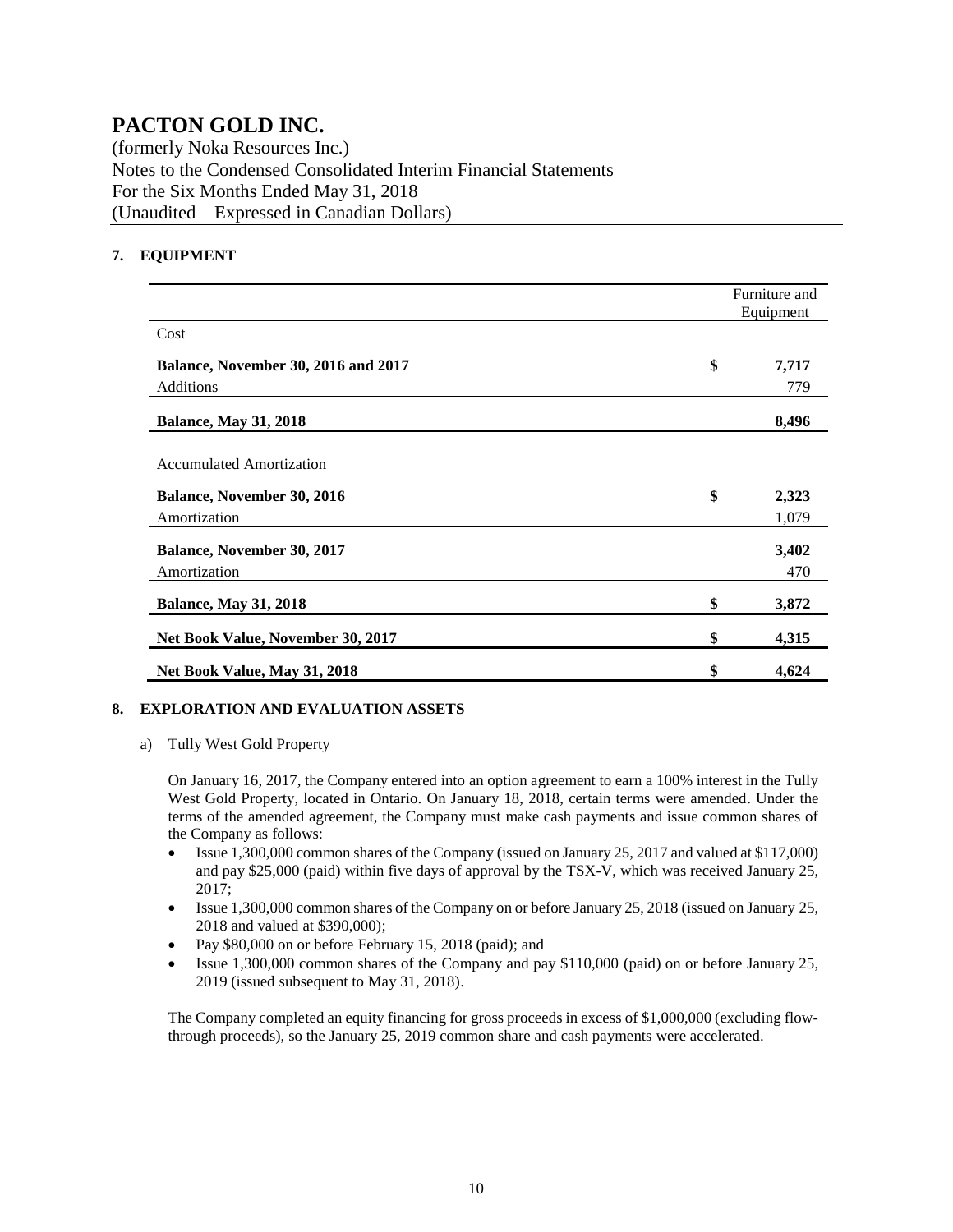(formerly Noka Resources Inc.) Notes to the Condensed Consolidated Interim Financial Statements For the Six Months Ended May 31, 2018 (Unaudited – Expressed in Canadian Dollars)

#### **8. EXPLORATION AND EVALUATION ASSETS** (Continued)

a) Tully West Gold Property (continued)

The Company must also incur exploration expenditures as follows:

- \$250,000 on or before January 16, 2018 (incurred);
- An additional \$500,000 on or before January 25, 2019; and
- An additional \$500,000 on or before January 25, 2020.

The vendors retain a 2.5% net smelter return royalty ("NSR"), of which two-fifths (1%) can be repurchased by the Company for an aggregate \$1,000,000.

b) Red Lake Project

On May 10, 2017, the Company entered into an option agreement to earn a 100% interest in 34 mineral claims and 2 mineral patents in the Red Lake Mining District, located in Ontario. Under the terms of the agreement, the Company was required to make cash payments and issue common shares of the Company as follows:

- Issue 1,200,000 common shares of the Company (issued and valued at \$168,000) and pay \$75,000 (paid) within five days of approval by the TSX-V, which was received on May 19, 2017;
- Issue 1,000,000 common shares of the Company and pay \$75,000 on or before May 19, 2018;
- Issue 1,000,000 common shares of the Company and pay \$75,000 on or before May 19, 2019; and
- Issue 1,000,000 common shares of the Company and pay \$75,000 on or before May 19, 2020.

The vendor retained a NSR varying from 0.25% to 2.25%, of which one-half could be repurchased by the Company, at a rate of \$250,000 per 0.25%.

On May 10, 2018, the Company provided notice of termination on the option agreement to the vendor. During the six months ended May 31, 2018, the Company recorded an impairment of exploration and evaluation assets of \$243,000 as a result of the termination.

On May 23, 2017, the Company entered into an option agreement to earn a 100% interest in 14 mineral claims in the Red Lake Mining District, located in Ontario. Under the terms of the agreement, the Company must make cash payments and issue common shares of the Company as follows:

- Issue 300,000 common shares of the Company (issued and valued at \$42,000) and pay \$16,000 (paid) within five days of approval by the TSX-V, which was received on May 26, 2017;
- Pay \$12,000 on or before May 26, 2018 (paid);
- Pay \$16,000 on or before May 26, 2019; and
- Pay \$26,000 on or before May 26, 2020.

The claims are subject to an underlying 2% NSR.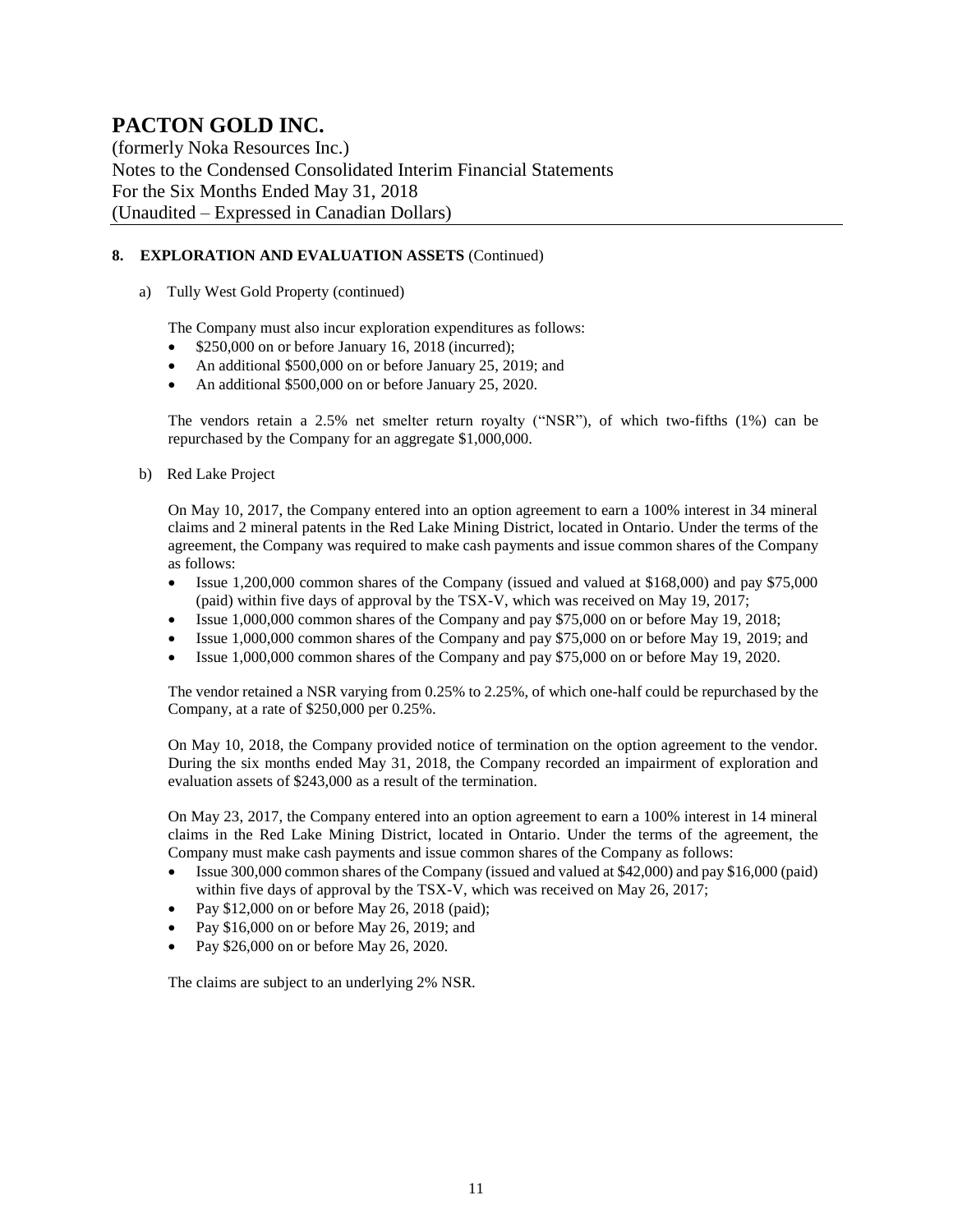(formerly Noka Resources Inc.) Notes to the Condensed Consolidated Interim Financial Statements For the Six Months Ended May 31, 2018 (Unaudited – Expressed in Canadian Dollars)

#### **8. EXPLORATION AND EVALUATION ASSETS** (Continued)

b) Red Lake Project (continued)

On May 23, 2017, and as amended November 23, 2017 and June 14, 2018, the Company entered into an additional option agreement to earn a 100% interest in 30 additional mineral claims in the Red Lake Mining District, located in Ontario. Under the terms of the agreement, the Company must make cash payments and issue common shares of the Company as follows:

- Issue 2,500,000 common shares of the Company within five days of approval by the TSX-V, which was received on May 26, 2017 (issued and valued at \$350,000);
- Pay \$20,000 on or before June 30, 2018;
- Pay \$80,000 on or before January 31, 2019; and
- Pay \$150,000 on or before May 26, 2019.

The vendors retain a 2.5% NSR, of which two-fifths (1%) can be repurchased by the Company for \$1,500,000.

c) Birch Gold Project

On March 10, 2017, the Company entered into an option agreement to earn a 100% interest in the Birch Gold Property, located in Ontario. Under the terms of the agreement, the Company was required to make cash payments and issue common shares of the Company as follows:

- Issue 900,000 common shares of the Company within five days of approval by the TSX-V, which was received on March 22, 2017 (issued and valued at \$81,000);
- Pay \$75,000 by April 21, 2017 (paid);
- Issue 900,000 common shares of the Company and pay \$75,000 on or before March 22, 2018;
- Issue 900,000 common shares of the Company and pay \$75,000 on or before March 22, 2019;
- Issue 900,000 common shares of the Company and pay \$75,000 on or before March 22, 2020; and
- Issue 900,000 common shares of the Company and pay \$75,000 on or before March 22, 2021.

The Company was also required to incur exploration expenditures as follows:

- \$150,000 on or before March 22, 2018;
- An additional \$300,000 on or before March 22, 2019;
- An additional \$350,000 on or before March 22, 2020; and
- An additional \$500,000 on or before March 22, 2021.

The Property was subject to a 2% NSR.

On March 10, 2017, the Company entered into an option agreement to earn a 100% interest in the Uchi Gold Property, located in Ontario. Under the terms of the agreement, the Company was required to make cash payments and issue common shares of the Company as follows:

- Issue 250,000 common shares of the Company within five days of approval by the TSX-V, which was received on March 22, 2017 (issued and valued at \$22,500);
- Pay \$15,000 by April 21, 2017 (paid);
- Issue 250,000 common shares of the Company and pay \$15,000 on or before March 22, 2018;
- Issue 250,000 common shares of the Company and pay \$15,000 on or before March 22, 2019;
- Issue 250,000 common shares of the Company and pay \$15,000 on or before March 22, 2020; and
- Issue 250,000 common shares of the Company and pay \$15,000 on or before March 22, 2021.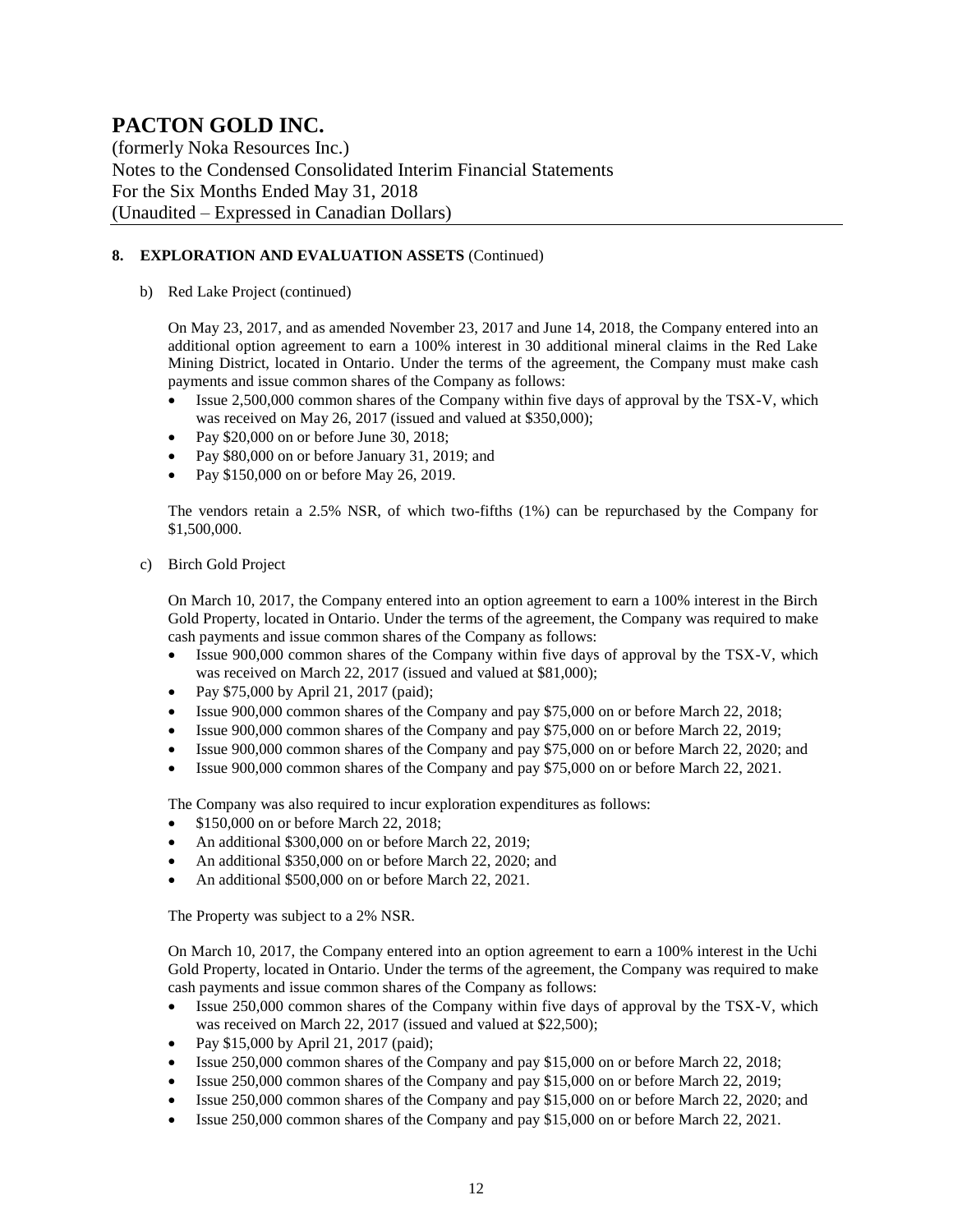(formerly Noka Resources Inc.) Notes to the Condensed Consolidated Interim Financial Statements For the Six Months Ended May 31, 2018 (Unaudited – Expressed in Canadian Dollars)

#### **8. EXPLORATION AND EVALUATION ASSETS** (Continued)

c) Birch Gold Project (continued)

The vendor retained a 2.5% NSR, of which two-fifths (1%) could be repurchased by the Company for an aggregate \$1,000,000 within 180 days of a public announcement of a positive feasibility study on the project.

The Company determined it would not make the option payments due March 22, 2018. An impairment charge of \$211,820 was recognized in net loss for the year ended November 30, 2017.

d) Lincoln Property

On April 21, 2016, and as amended June 15, 2016, the Company entered into an option agreement to acquire a 100% interest in the Lincoln Property, a lithium project in Nevada. Consideration for the option is as follows:

- Issue 1,500,000 common shares to the optionor upon acceptance of the transaction by the TSX-V (issued on July 4, 2016 and valued at \$195,000); and
- Cash payment of \$50,000 within five days of acceptance by the TSX-V (paid).

At November 30, 2016, the Company determined that the value of the property was impaired. The property was written down to \$100,000. On January 1, 2017, and as amended on July 11, 2017 and March 14, 2018, the Company reached an agreement to sell the property for \$100,000. The sale price was amended to \$40,000 on May 29, 2018 and payment was received.

e) Duxbury Property

On June 28, 2016, and as amended March 10, 2017, the Company entered into an option agreement to acquire a 100% interest in the Duxbury Property, a lithium project in Quebec. Consideration for the option was the issuance of 1,000,000 common shares to the optionor within five days of acceptance of the transaction by the TSX-V (issued on July 5, 2016 and valued at \$130,000).

The vendor retains a 2% NSR, of which the Company may repurchase one-half (1%) for \$1,000,000.

At November 30, 2017, the Company determined it would not continue exploration of the Duxbury Property. An impairment charge of \$150,448 was recognized in net loss for the year ended November 30, 2017.

f) Carpenter Lake

On May 28, 2013, the Company entered into an agreement to acquire a 100% interest in 34 mineral claims located in the Athabasca Basin Region of northern Saskatchewan. Consideration for the acquisition was the issuance of 200,000 common shares (issued and valued at \$380,000). The Company paid a finder's fee of 10,000 common shares (issued and valued at \$19,000).

The property is subject to a 5% NSR. The NSR may be reduced to a minimum of 2% at the option of either the vendors or the Company in exchange for the issuance of 100,000 common shares for each percentage point bought back (the "Royalty Buyback").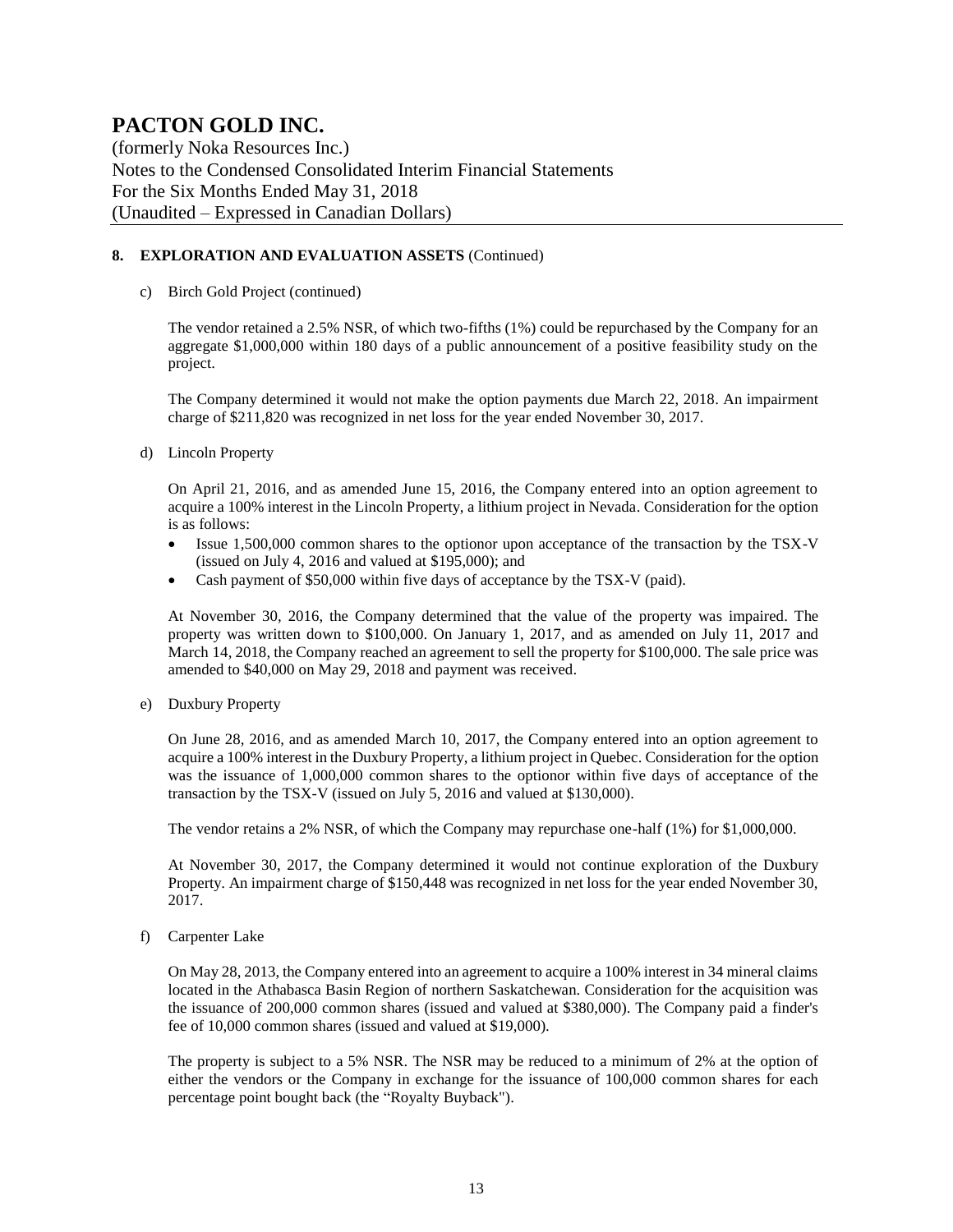(formerly Noka Resources Inc.) Notes to the Condensed Consolidated Interim Financial Statements For the Six Months Ended May 31, 2018 (Unaudited – Expressed in Canadian Dollars)

#### **8. EXPLORATION AND EVALUATION ASSETS** (Continued)

f) Carpenter Lake (continued)

Pursuant to an amending agreement dated June 21, 2013, the Company agreed to file a National Instrument 43-101 Report on or before July 1, 2014 as a condition for approval from the TSX-V to exercise the Royalty Buyback. Failure to receive approval gives the vendors of the property the right to purchase the property for the sum of \$200,000 commencing July 1, 2014 for a period of 180 days.

On January 13, 2014, the Company granted an option to Alpha Exploration Inc. (TSX-V: AEX) ("Alpha") to earn a 60% interest in the Company's Clearwater/Carpenter Lake Property. Under the terms of the agreement, Alpha must make cash and share payments as follows:

- Cash payment of \$12,500 upon approval of the agreement by the TSX-V (received);
- Issuance of 100,000 common shares within 10 days of approval by the TSX-V (received and valued at \$59,000);
- Cash payment of \$12,500 and issuance of 100,000 common shares on the first anniversary of approval by the TSX-V:
- Cash payment of \$12,500 and issuance of 100,000 common shares on the second anniversary of approval by the TSX-V; and
- Cash payment of \$12,500 and issuance of 100,000 common shares on the third anniversary of approval by the TSX-V.

Alpha must also incur a total of \$1,250,000 in exploration expenditures on the property as follows:

- \$250,000 by the first anniversary of approval by the TSX-V;
- A further \$250,000 by the second anniversary of approval by the TSX-V; and
- A further \$750,000 by the third anniversary of approval by the TSX-V.

On November 6, 2014, Alpha provided the Company with its Notice of Exercise on the option to earn a 60% interest in the Clearwater/Carpenter Lake Property. The Company received the \$37,500 in cash payments due from the first through third anniversaries and the 300,000 common shares (valued at \$27,000). A joint venture was formed between Alpha (60%) and Pacton (40%) for the further development of the property, with Alpha serving as the operator.

Presently, the property is subject to a 2% NSR, which is owed to the original vendors (the "Underlying NSR"). The Underlying NSR rate was reduced from 5% to 2% by Pacton through the issuance of 300,000 common shares of the Company on October 27, 2014 (valued at \$90,000).

At November 30, 2016, the Company determined that the value of the property was impaired due to a lack of recent exploration work by Alpha (now ALX). The property was written down to \$226,000, which is based on the Company's estimated percentage of the property . Management intends to further explore the property either on its own or in partnership with ALX.

g) Corning Creek

On April 20, 2011, and as amended December 31, 2011, the Company entered into an option agreement to acquire a 100% interest in the mineral claims comprising the Corning Creek Property, except for mineral claim 831925, subject to a 2% NSR. Consideration for the option was as follows:

- Cash payment of \$35,000 (paid) within 10 days of the Company's shares being listed on the TSX-V (July 17, 2012); and
- Issue 20,000 common shares (issued and valued at \$40,000).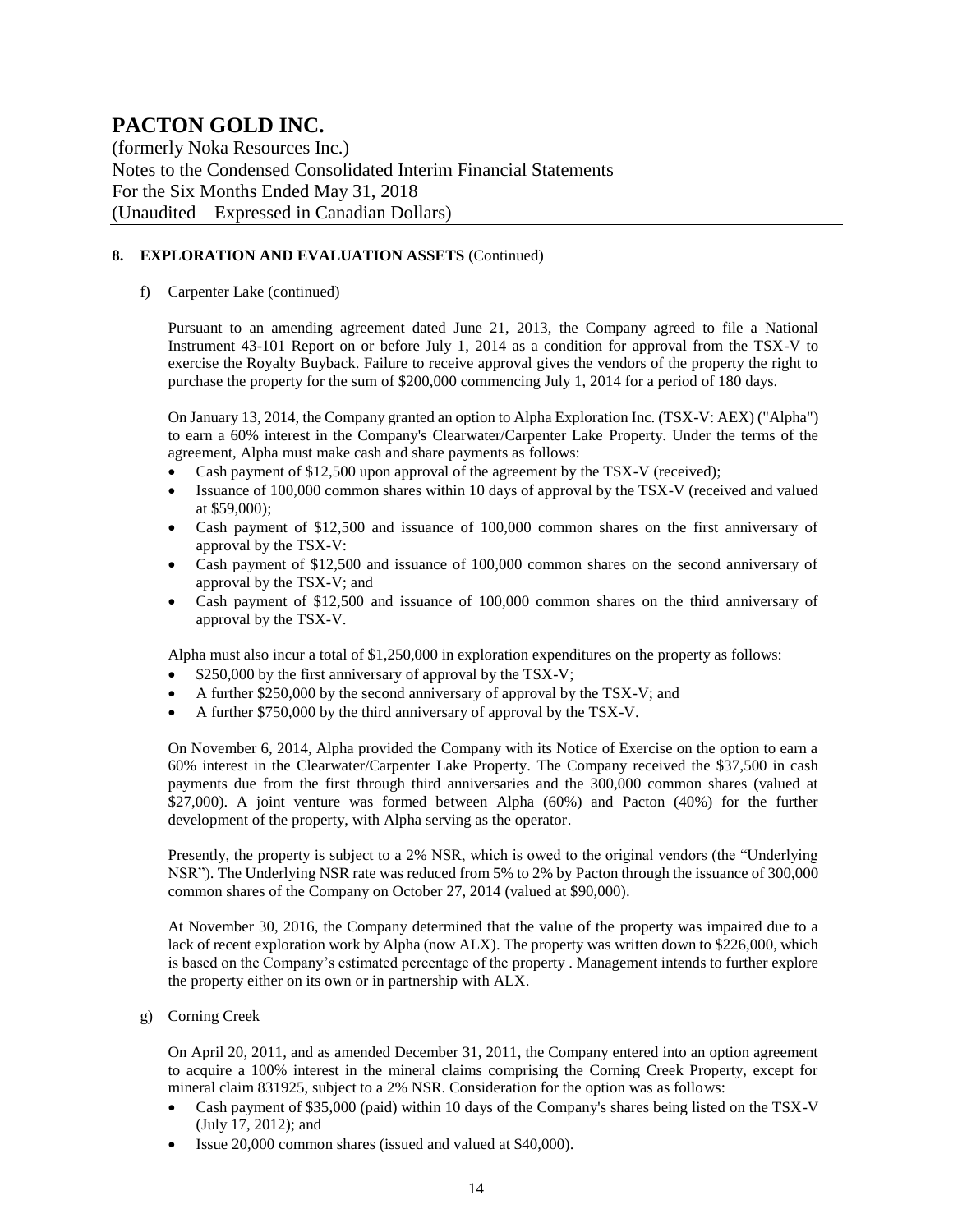(formerly Noka Resources Inc.) Notes to the Condensed Consolidated Interim Financial Statements For the Six Months Ended May 31, 2018 (Unaudited – Expressed in Canadian Dollars)

#### **8. EXPLORATION AND EVALUATION ASSETS** (Continued)

#### g) Corning Creek (continued)

The Company had the sole and exclusive option to purchase the NSR at a purchase price of \$1,000,000 for each percentage point bought back during the five-year period commencing from the date upon which the property is put into commercial production.

On June 29, 2011, the Company entered into an option agreement to earn a 100% interest in mineral claim 831925, which forms part of the Corning Creek Property. Consideration for the option was a cash payment of \$5,000 (paid) within 10 days of the Company's shares being listed on the TSX-V.

The option agreement was subject to a 3% NSR. The Company could acquire the first 2% of the NSR by paying \$500,000 for each percentage point bought back. The final 1% could be purchased, for a negotiated amount, after commercial production commences.

During the year ended November 30, 2014, the Corning Creek Property was deemed to be impaired and written down to \$1. During the year ended November 30, 2017, the Corning Creek Property was written down to \$nil.

#### h) Pilbara Project

#### **CTTR Gold Pty. Ltd. ("CTTR")**

On March 28, 2018, the Company entered into a share purchase agreement to acquire 100% of the issued and outstanding shares of CTTR, an Australian proprietary limited company. CTTR holds applications to nine tenement licenses for a mineral property group in the Pilbara Region of Western Australia.

Under the terms of the share purchase agreement, the Company can acquire 100% of the issued and outstanding shares of CTTR by:

- Paying a \$25,000 non-refundable deposit (paid);
- Paying \$75,000 (paid) and issuing 916,666 common shares (issued and valued at \$238,333) of the Company and 458,333 share purchase warrants (issued and valued at \$64,545), each warrant exercisable into one additional common share of the Company for a period of 18 months from the date of issue at a price of \$0.45, upon acceptance of the transaction by the TSX-V (issued on March 29, 2018); and
- Paying \$50,000 and issuing 416,666 common shares of the Company and 208,333 share purchase warrants, each warrant exercisable into one additional common share of the Company for a period of 18 months from the date of issue at a price to be determined at the date of grant, upon the grant of at least six exploration licenses.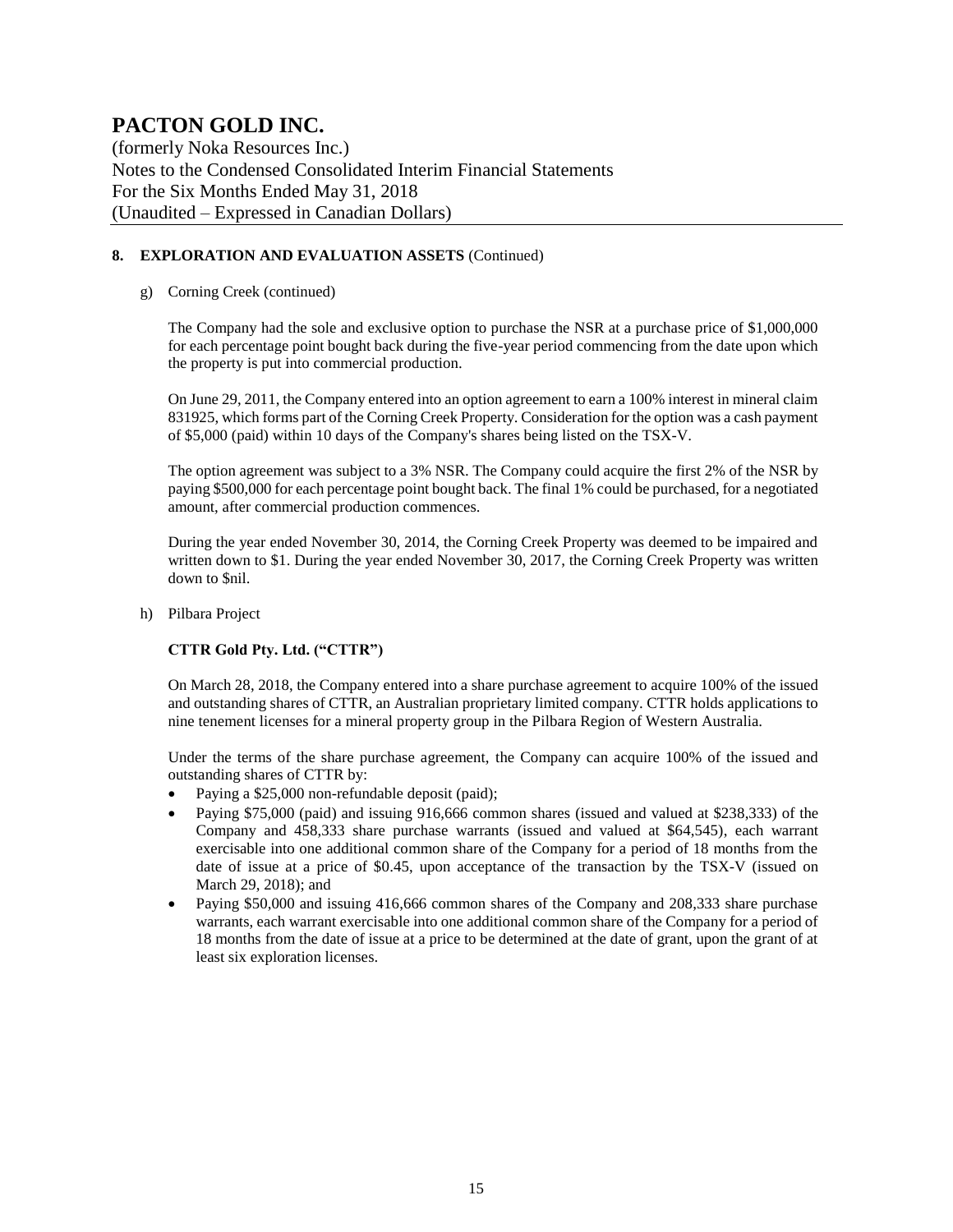(formerly Noka Resources Inc.) Notes to the Condensed Consolidated Interim Financial Statements For the Six Months Ended May 31, 2018 (Unaudited – Expressed in Canadian Dollars)

#### **8. EXPLORATION AND EVALUATION ASSETS** (Continued)

h) Pilbara Project (continued)

#### **Arrow (Pilbara) Pty. Ltd. ("Arrow Pilbara")**

On May 11, 2018, the Company entered into a share purchase and option agreement whereby the Company can earn up to an 80% interest in Arrow Pilbara, an Australian proprietary limited exploration company. Arrow Pilbara holds two granted tenement licenses and two applications for licenses in the Pilbara Region of Western Australia. Under the terms of the agreement, the Company was required to make cash payments and issue common shares and common share purchase warrants of the Company to acquire a 51% interest in Arrow Pilbara as follows:

• Issue 1,086,957 common shares (issued and valued at \$695,652) and 1,086,957 common share purchase warrants (issued and valued at \$583,761) exercisable into one share at \$0.35 for three years and pay \$500,000 (paid \$300,000, with remaining due upon grant of applications).

To acquire a further 29% interest in Arrow Pilbara, the Company is required to:

• Pay \$250,000 or an equivalent number of common shares based on the five-day trailing volumeweighted average price at the time of issue, subject to a floor price of no lower than \$0.19 per common share.

The vendor retains a right to explore for, mine and extract lithium, caesium and tantalum from the property.

A discovery bonus of \$500,000 cash is payable if the Company reports a National Instrument 43-101 defined "measured mineral resource" or "inferred mineral resource" of at least 100,000 ounces of gold on the property.

#### **Drummond East Pty. Ltd. ("Drummond East")**

On May 22, 2018 the Company. has entered into a binding letter of intent ("LOI") to acquire a 100% interest in Drummond East, an arm's length Australian exploration company wholly owned by Impact Minerals Ltd. ("Impact"). Drummond East holds seven granted tenement licenses in the Pilbara Region of Western Australia.

Under the terms of the LOI, which will be formalized by a definitive agreement among the parties, the Company will pay Impact a total of \$350,000 and issue to Impact 2,125,000 common shares of the Company.

In addition, the Company will pay a bonus to Impact of \$500,000 if the Company publishes measured, indicated or inferred gold resources of more than 250,000 ounces on the property. The Company will grant Impact a 2% NSR in respect of the property on standard industry terms to be agreed between the parties. The parties agree that the Company shall, at all times, retain an exclusive and unlimited right to purchase 50% of the NSR back from Impact for \$500,000.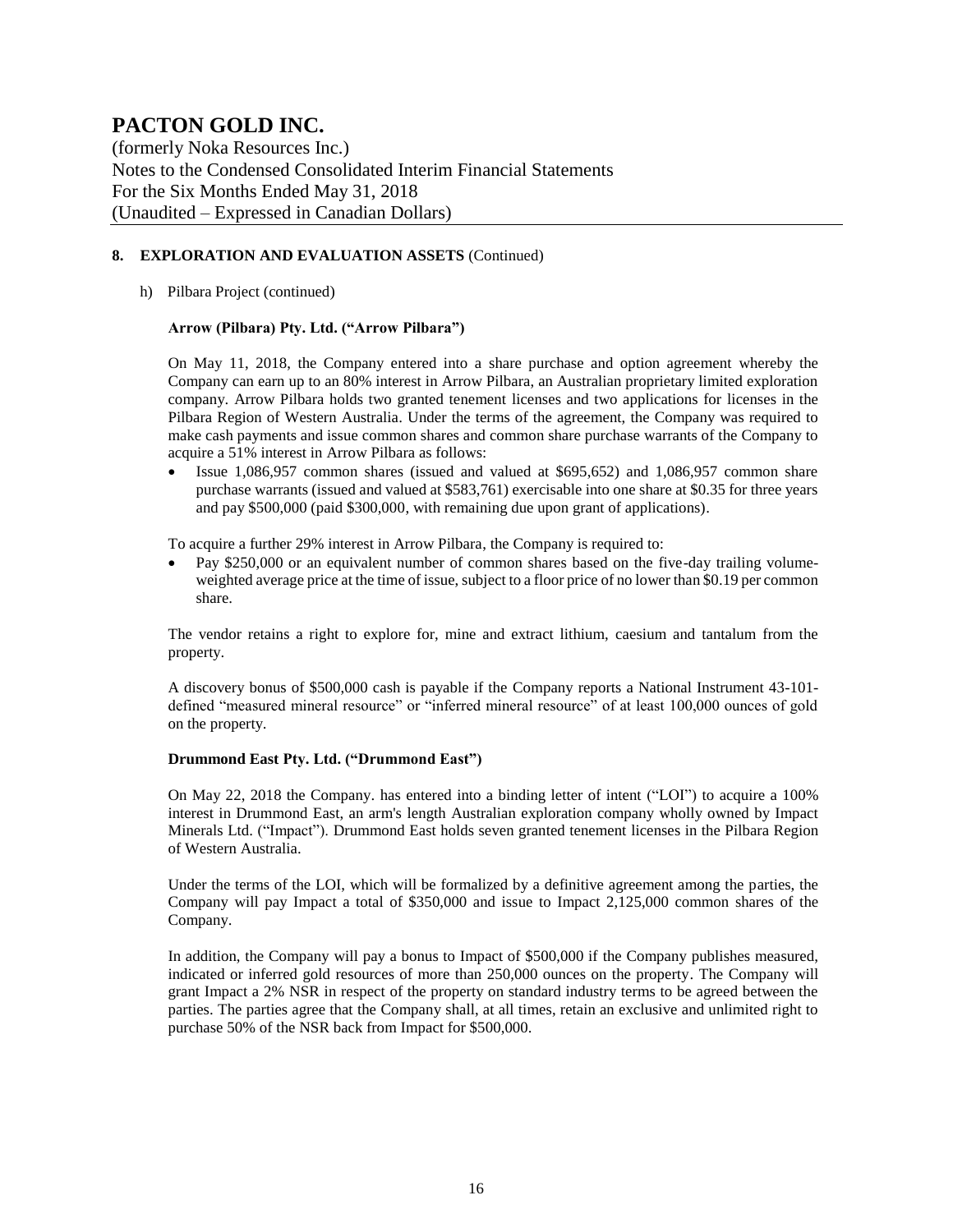(formerly Noka Resources Inc.) Notes to the Condensed Consolidated Interim Financial Statements For the Six Months Ended May 31, 2018 (Unaudited – Expressed in Canadian Dollars)

#### **8. EXPLORATION AND EVALUATION ASSETS** (Continued)

#### h) Pilbara Project (continued)

#### **Friendly Creek**

On May 28, 2018 the Company entered into a binding LOI to acquire 100% of the Friendly Creek exploration license and mining leases in the Pilbara Region of Western Australia.

Under the terms of the LOI, which will be formalized by a definitive agreement among the parties, the Company will purchase a 100% interest in Friendly Creek by paying the vendors a total of \$25,000 and issuing to the vendors 2,500,000 common shares of the Company.

This transaction is subject to the acceptance of the TSX-V.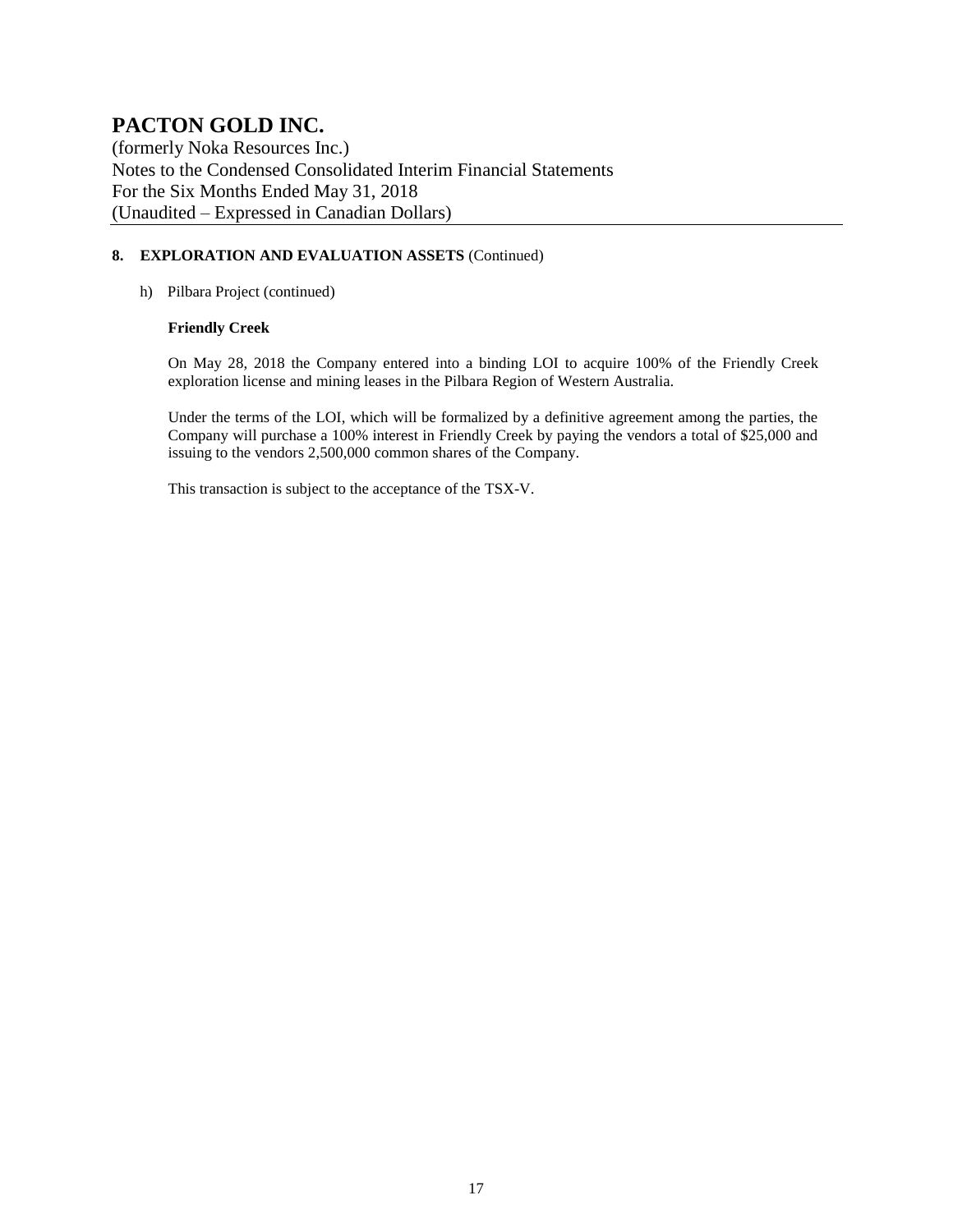(formerly Noka Resources Inc.) Notes to the Condensed Consolidated Interim Financial Statements For the Six Months Ended May 31, 2018 (Unaudited – Expressed in Canadian Dollars)

#### **8. EXPLORATION AND EVALUATION ASSETS** (Continued)

|                                   | <b>Tully West</b>        | <b>Red Lake</b>          | <b>Birch</b>             | Lincoln                  | <b>Duxbury</b>       | <b>Carpenter Lake</b> | <b>Corning Creek</b>           | Pilbara           | <b>Total</b> |
|-----------------------------------|--------------------------|--------------------------|--------------------------|--------------------------|----------------------|-----------------------|--------------------------------|-------------------|--------------|
| <b>Balance, November 30, 2016</b> | \$<br>$\blacksquare$     | \$<br>$\blacksquare$     |                          | 100,000                  | 150,448<br>\$        | \$<br>226,000         | \$<br>\$                       | \$<br>$\sim$      | 476,449      |
| <b>Property Acquisition Costs</b> |                          |                          |                          |                          |                      |                       |                                |                   |              |
| Acquisition and option payments   | 142,000                  | 651,000                  | 193,500                  |                          |                      |                       |                                |                   | 986,500      |
| Claim costs                       | 313                      | $\overline{\phantom{a}}$ |                          | $\overline{\phantom{a}}$ |                      |                       |                                |                   | 313          |
| <b>Total Acquisition Costs</b>    | 142,313                  | 651,000                  | 193,500                  |                          |                      |                       |                                |                   | 986,813      |
| <b>Property Exploration Costs</b> |                          |                          |                          |                          |                      |                       |                                |                   |              |
| Assays                            | 15,285                   |                          |                          |                          |                      |                       |                                |                   | 15,285       |
| Camp and other                    | $\overline{a}$           |                          | 3,000                    |                          |                      |                       |                                |                   | 3,000        |
| Drilling                          | 241,807                  |                          |                          |                          |                      |                       |                                |                   | 241,807      |
| Geological                        | 106,488                  | 126,813                  | 15,320                   |                          |                      |                       |                                |                   | 248,621      |
| <b>Total Exploration Costs</b>    | 363,580                  | 126,813                  | 18,320                   | ٠                        |                      |                       |                                | $\sim$            | 508,713      |
| Impairment                        | $\overline{\phantom{a}}$ | $\sim$                   | (211, 820)               | $\overline{\phantom{a}}$ | (150, 448)           |                       | (1)                            |                   | (362, 269)   |
| Balance, November 30, 2017        | 505,893                  | 777,813                  |                          | 100,000                  |                      | 226,000               |                                |                   | 1,609,706    |
| <b>Property Acquisition Costs</b> |                          |                          |                          |                          |                      |                       |                                |                   |              |
| Acquisition and option payments   | 580,000                  | 12,000                   | $\overline{\phantom{a}}$ | (40,000)                 |                      |                       |                                | 3,308,860         | 3,860,860    |
| Claim costs                       | 260                      |                          |                          |                          |                      |                       |                                |                   | 260          |
| <b>Total Acquisition Costs</b>    | 580,260                  | 12,000                   |                          | (40,000)                 |                      | ۰                     |                                | 3,308,860         | 3,861,120    |
| <b>Property Exploration Costs</b> |                          |                          |                          |                          |                      |                       |                                |                   |              |
| Geological                        | 5,750                    | 39,750                   |                          |                          |                      |                       |                                |                   | 45,500       |
|                                   |                          |                          |                          |                          |                      |                       |                                |                   |              |
| <b>Total Exploration Costs</b>    | 5,750                    | 39,750                   |                          |                          |                      |                       |                                |                   | 45,500       |
| <b>Impairment</b>                 |                          | (243,000)                |                          | (60,000)                 |                      |                       |                                |                   | (303,000)    |
| <b>Balance, May 31, 2018</b>      | 1,091,903<br>\$          | 586,563                  | \$                       | \$<br>$\blacksquare$     | \$<br>$\blacksquare$ | \$<br>226,000         | \$<br>$\overline{\phantom{0}}$ | 3,308,860<br>- \$ | 5,213,326    |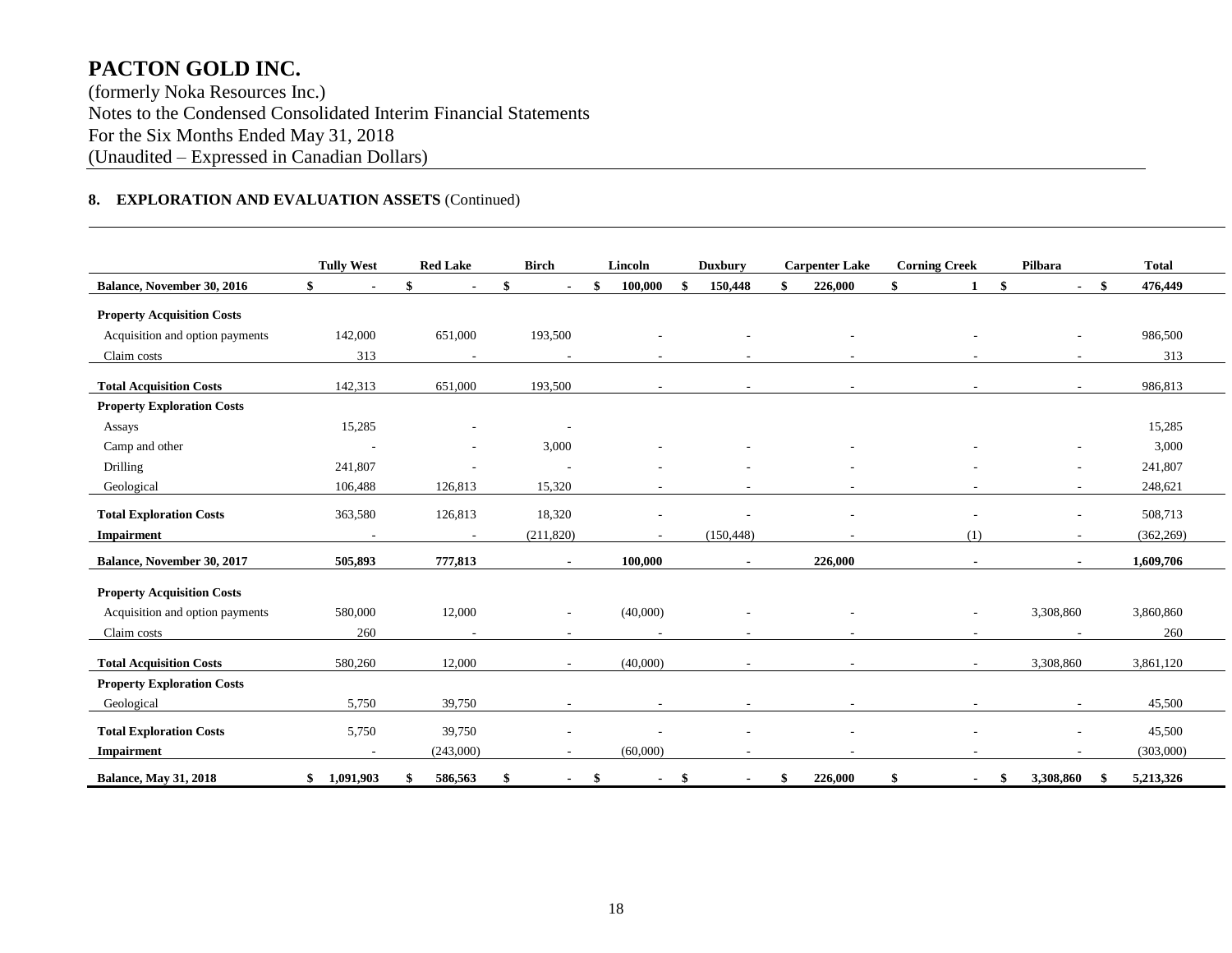(formerly Noka Resources Inc.) Notes to the Condensed Consolidated Interim Financial Statements For the Six Months Ended May 31, 2018 (Unaudited – Expressed in Canadian Dollars)

#### **9. LOAN PAYABLE**

At May 31, 2018, the Company had a loan payable of \$211,971 (November 30, 2017 - \$nil) due to a shareholder of the Company. The loan was unsecured and without interest or stated terms of repayment.

#### **10. FLOW-THROUGH SHARES**

During the six months ended May 31, 2018, the Company incurred \$580 (2017 - \$nil) for Part XII.6 tax and other provincial taxes in relation to its December 2016 flow-through share financing.

At May 31, 2018, the Company had no remaining commitment to incur exploration expenditures in relation to its December 29, 2016 flow-through share financing.

#### **11. CAPITAL STOCK**

a) Authorized

Unlimited number of common voting shares without par value

b) Issued

#### **During the six months ended May 31, 2018**

On January 25, 2018, the Company issued 1,300,000 common shares valued at \$390,000 for the Tully West Project (note 8(a)).

On March 31, 2018, the Company issued 1,833,333 common shares valued at \$540,833 of the Company to a vendor of the Company to settle accounts payable of \$550,000. The Company recorded a gain on settlement of accounts payable of \$9,167.

On March 29, 2018, the Company issued 916,666 common shares valued at \$283,333 for the Pilbara Project (note 8(h)). The Company also issued 156,250 common shares values at \$40,625 as a finder's fee on the transaction.

On May 9, 2018, the Company closed a private placement for gross proceeds of \$5,550,500. The Company issued 24,132,609 units at a price of \$0.23 per unit. Each unit consists of one common share and one share purchase warrant. Each warrant entitles the holder to acquire one common share at a price of \$0.35 for a period of three years from the date of issuance. The Company paid finders' fees of \$331,346 and issued 1,096,056 agent warrants with a value of \$295,568 (note 11(d)).

On May 22, 2018, the Company issued 1,086,957 common shares valued at \$695,652 for the Pilbara Project (note 8(h)). The Company also issued 227,941 common shares values at \$145,882 as a finder's fee on the transaction.

The Company received \$289,400 on the exercise of 2,519,000 stock options. The Company transferred \$156,842, the value of the stock options, from the share-based payment reserve to capital stock upon exercise of the options. The average share price was \$0.62 when the stock options were exercised.

The Company received \$1,226,720 on the exercise of 5,111,333 warrants. There was no value of the warrants transferred from the share-based payment reserve to capital stock upon exercise of the warrants.

The Company received \$25,179 on the exercise of 209,827 agent warrants. The Company transferred \$25,988, the value of the agent warrants, from the share-based payment reserve to capital stock upon exercise of the agent warrants.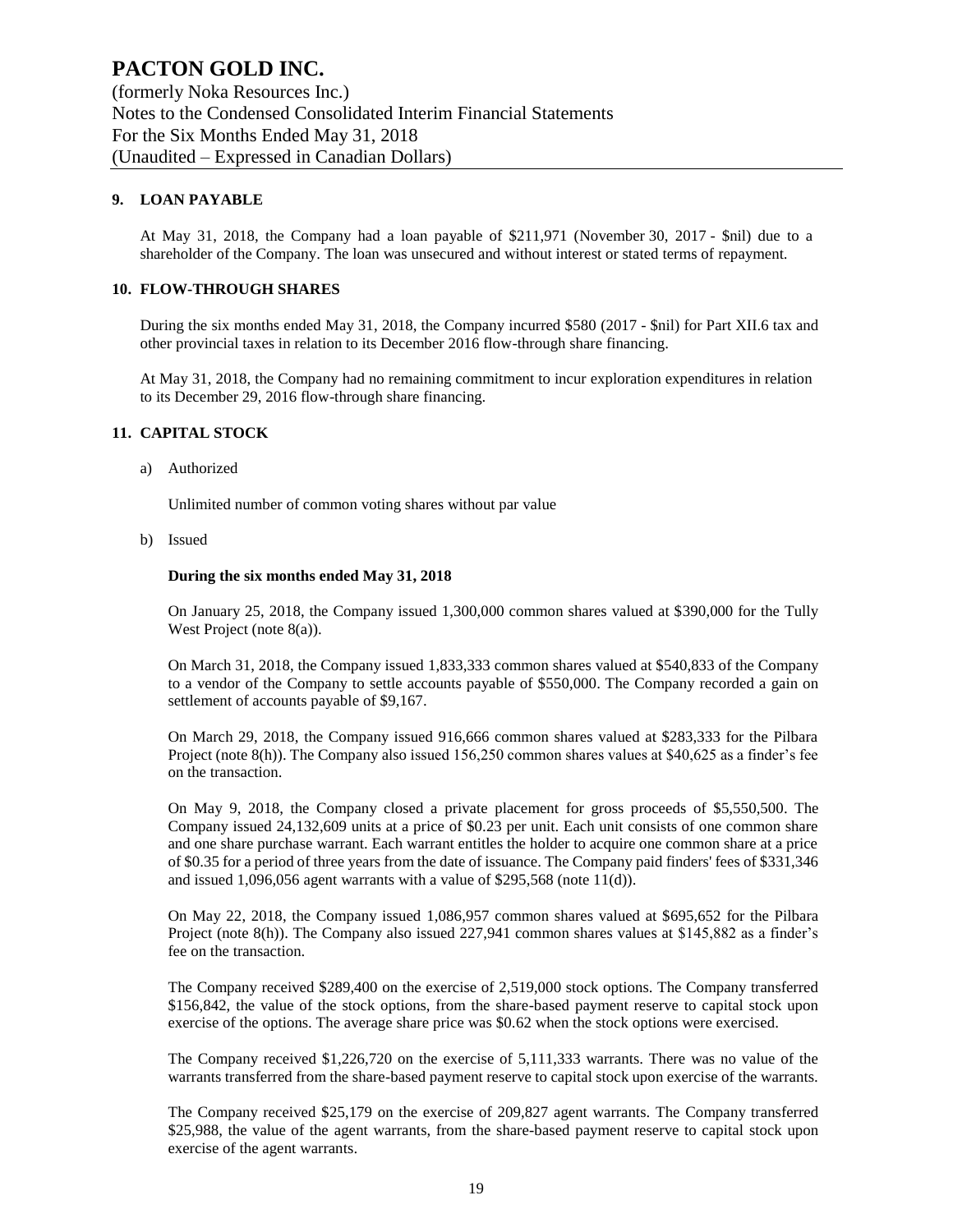(formerly Noka Resources Inc.) Notes to the Condensed Consolidated Interim Financial Statements For the Six Months Ended May 31, 2018 (Unaudited – Expressed in Canadian Dollars)

#### **11. CAPITAL STOCK** (Continued)

b) Issued (continued)

#### **During the year ended November 30, 2017**

On December 29, 2016, the Company closed a private placement and issued 4,100,000 flow-through common shares at a price of \$0.05 per share for gross proceeds of \$205,000. The Company paid cash share issue costs of \$2,375.

On January 25, 2017, the Company issued 1,300,000 common shares valued at \$117,000 for the Tully West Project (note 8(a)).

On March 23, 2017, the Company issued 392,857 common shares valued at \$35,357 of the Company to companies controlled by a current and a former officer of the Company to settle accounts payable of \$27,500. The Company recorded a loss on settlement of accounts payable of \$7,857.

On March 23, 2017, the Company issued 1,150,000 common shares valued at \$103,500 for the Birch Gold Project (note 8(c)).

On April 18, 2017, the Company closed a private placement and issued 7,228,571 common shares at a price of \$0.07 per share for gross proceeds of \$506,000. The Company issued 28,000 common shares, paid cash share issue costs of \$3,290 and paid \$14,770 in cash as finder's fees.

On May 23, 2017 and May 29, 2017, the Company issued 4,000,000 common shares valued at \$560,000 for the Red Lake Project (note 8(b)).

The Company received \$108,550 on the exercise of 1,108,000 stock options. The Company transferred \$75,589, the value of the stock options, from the share-based payment reserve to capital stock upon exercise of the options. The average share price was \$0.12 when the stock options were exercised.

The Company received \$102,720 on the exercise of 428,000 warrants. There was no value of the warrants transferred from the share-based payment reserve to capital stock upon exercise of the warrants.

The Company received \$20,630 on the exercise of 171,920 agent warrants. The Company transferred \$20,195, the value of the agent warrants, from the share-based payment reserve to capital stock upon exercise of the agent warrants.

#### c) Warrants

Warrant transactions and the number of warrants outstanding are summarized as follows:

|                                  | <b>Six Months Ended</b><br>May 31, 2018 |                       | <b>Year Ended</b><br><b>November 30, 2017</b> |                       |
|----------------------------------|-----------------------------------------|-----------------------|-----------------------------------------------|-----------------------|
|                                  |                                         | Weighted              |                                               | Weighted              |
|                                  | Number of                               | Average               | Number of                                     | Average               |
|                                  | Warrants                                | <b>Exercise Price</b> | Warrants                                      | <b>Exercise Price</b> |
| Outstanding, beginning of period | 5,411,333                               | \$0.24                | 5,839,333                                     | \$0.24                |
| Granted                          | 25,677,899                              | \$0.35                |                                               |                       |
| Exercised                        | (5, 111, 333)                           | \$0.24                | (428,000)                                     | \$0.24                |
| Expired                          | (300,000)                               | \$0.24                |                                               |                       |
| Outstanding, end of period       | 25.677.899                              | \$ 0.35               | 5,411,333                                     | \$ 0.24               |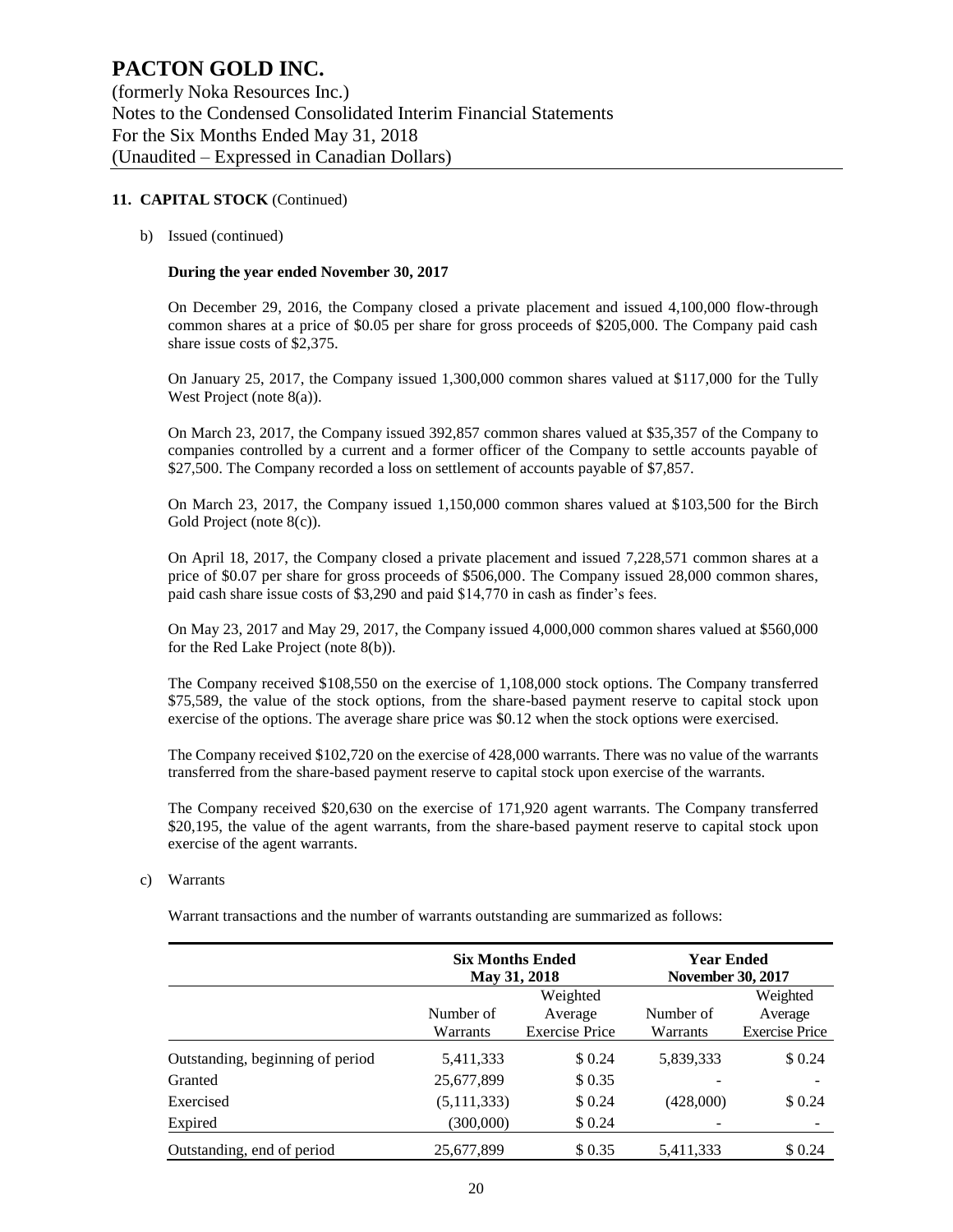#### **11. CAPITAL STOCK** (Continued)

#### c) Warrants (continued)

The following warrants were outstanding and exercisable:

| <b>Expiry Date</b> | Weighted Average<br><b>Remaining Contractual</b><br>Life in Years | <b>Exercise Price</b> | May 31, 2018 |
|--------------------|-------------------------------------------------------------------|-----------------------|--------------|
| May 29, 2020       | 1.83                                                              | \$ 0.45               | 458,333      |
| May 9, 2021        | 2.94                                                              | \$0.35                | 24,132,609   |
| May 22, 2021       | 2.98                                                              | \$0.35                | 1,086,957    |
|                    | 2.92                                                              | \$0.35                | 25,677,899   |

#### d) Agent warrants

Agent warrant transactions and the number of warrants outstanding are summarized as follows:

|                                  |                       | <b>Six Months Ended</b><br>May 31, 2018      | <b>Year Ended</b><br><b>November 30, 2017</b> |                                              |  |
|----------------------------------|-----------------------|----------------------------------------------|-----------------------------------------------|----------------------------------------------|--|
|                                  | Number of<br>Warrants | Weighted<br>Average<br><b>Exercise Price</b> | Number of<br>Warrants                         | Weighted<br>Average<br><b>Exercise Price</b> |  |
| Outstanding, beginning of period | 221,227               | \$0.12                                       | 393,147                                       | \$0.12                                       |  |
| Granted                          | 1,447,956             | \$0.35                                       |                                               |                                              |  |
| Exercised                        | (209, 827)            | \$0.12                                       | (171,920)                                     | \$0.12                                       |  |
| Expired                          | (11,400)              | \$0.12                                       |                                               |                                              |  |
| Outstanding, end of period       | 1,447,956             | \$ 0.35                                      | 221,227                                       | \$0.12                                       |  |

The following agent warrants were outstanding and exercisable:

| Weighted Average<br><b>Remaining Contractual</b> |               |                       |              |  |  |  |  |
|--------------------------------------------------|---------------|-----------------------|--------------|--|--|--|--|
| <b>Expiry Date</b>                               | Life in Years | <b>Exercise Price</b> | May 31, 2018 |  |  |  |  |
| May 9, 2021                                      | 2.94          | \$ 0.35               | 1,447,956    |  |  |  |  |

The Company applies the fair value method using the Black-Scholes option pricing model in accounting for its agent warrants granted. Included in consulting fees during the six months ended May 31, 2018 was \$80,937 (year ended November 30, 2017 - \$nil) in relation to 351,900 agent warrants issued.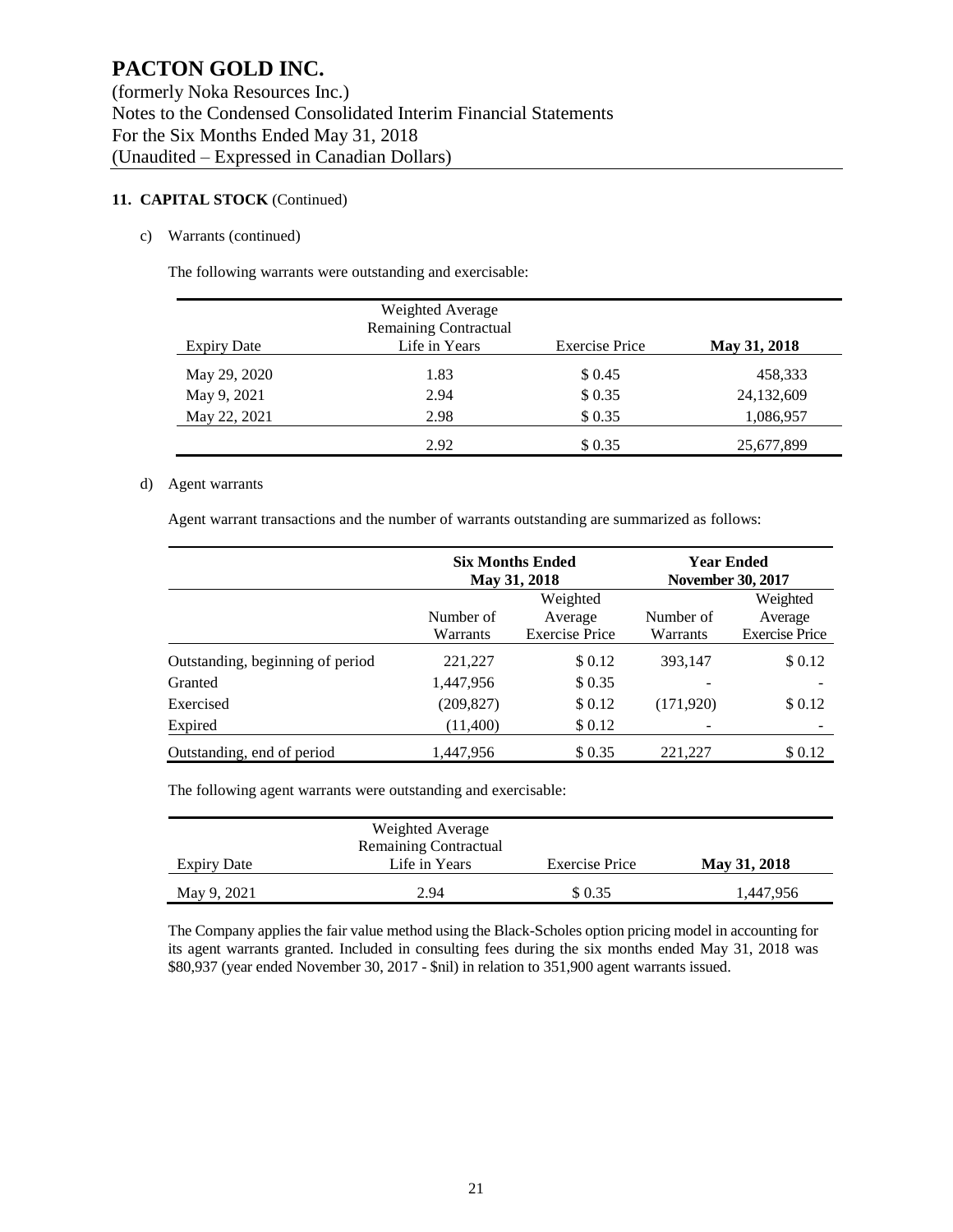#### **11. CAPITAL STOCK** (Continued)

#### d) Agent warrants (continued)

The fair value of each agent warrant granted was calculated using the following weighted average assumptions:

|                                        | <b>Six Months Ended</b><br>May 31, 2018 | <b>Year Ended</b><br><b>November 30, 2017</b> |  |  |
|----------------------------------------|-----------------------------------------|-----------------------------------------------|--|--|
| Expected life (years)                  | 3.00                                    | N/A                                           |  |  |
| Risk-free interest rate                | 1.95%                                   | N/A                                           |  |  |
| Annualized volatility                  | 130%                                    | N/A                                           |  |  |
| Dividend yield                         | N/A                                     | N/A                                           |  |  |
| Stock price at grant date              | \$0.35                                  | N/A                                           |  |  |
| Exercise price                         | \$ 0.35                                 | N/A                                           |  |  |
| Weighted average grant date fair value | \$0.26                                  | N/A                                           |  |  |

Option pricing models require the input of highly subjective assumptions regarding volatility. The Company has used historical volatility to estimate the volatility of the share price.

#### e) Stock options

The Company has a stock option plan to grant incentive stock options to directors, officers, employees and consultants. Under the plan, the aggregate number of common shares that may be subject to option at any one time may not exceed 10% of the issued common shares of the Company as of that date, including options granted prior to the adoption of the plan. Options granted may not exceed a term of 10 years, and the term will be reduced to one year following the date of death of the optionee. All options vest when granted unless otherwise specified by the Board of Directors.

Stock option transactions and the number of stock options outstanding are summarized as follows:

|                                  | <b>Six Months Ended</b><br>May 31, 2018 |          | <b>Year Ended</b><br><b>November 30, 2017</b> |          |  |
|----------------------------------|-----------------------------------------|----------|-----------------------------------------------|----------|--|
|                                  |                                         | Weighted |                                               | Weighted |  |
|                                  |                                         | Average  |                                               | Average  |  |
|                                  | Number of                               | Exercise | Number of                                     | Exercise |  |
|                                  | Options                                 | Price    | Options                                       | Price    |  |
| Outstanding, beginning of period | 5,377,000                               | \$0.11   | 3,539,000                                     | \$0.10   |  |
| Granted                          | 3,725,000                               | \$0.37   | 4,700,000                                     | \$0.12   |  |
| Exercised                        | (2,519,000)                             | \$0.11   | (1,108,000)                                   | \$0.10   |  |
| Expired                          | -                                       | ۰        | (954,000)                                     | \$0.12   |  |
| Cancelled                        |                                         |          | (800,000)                                     | \$0.13   |  |
| Outstanding, end of period       | 6,583,000                               | \$ 0.25  | 5,377,000                                     | \$0.11   |  |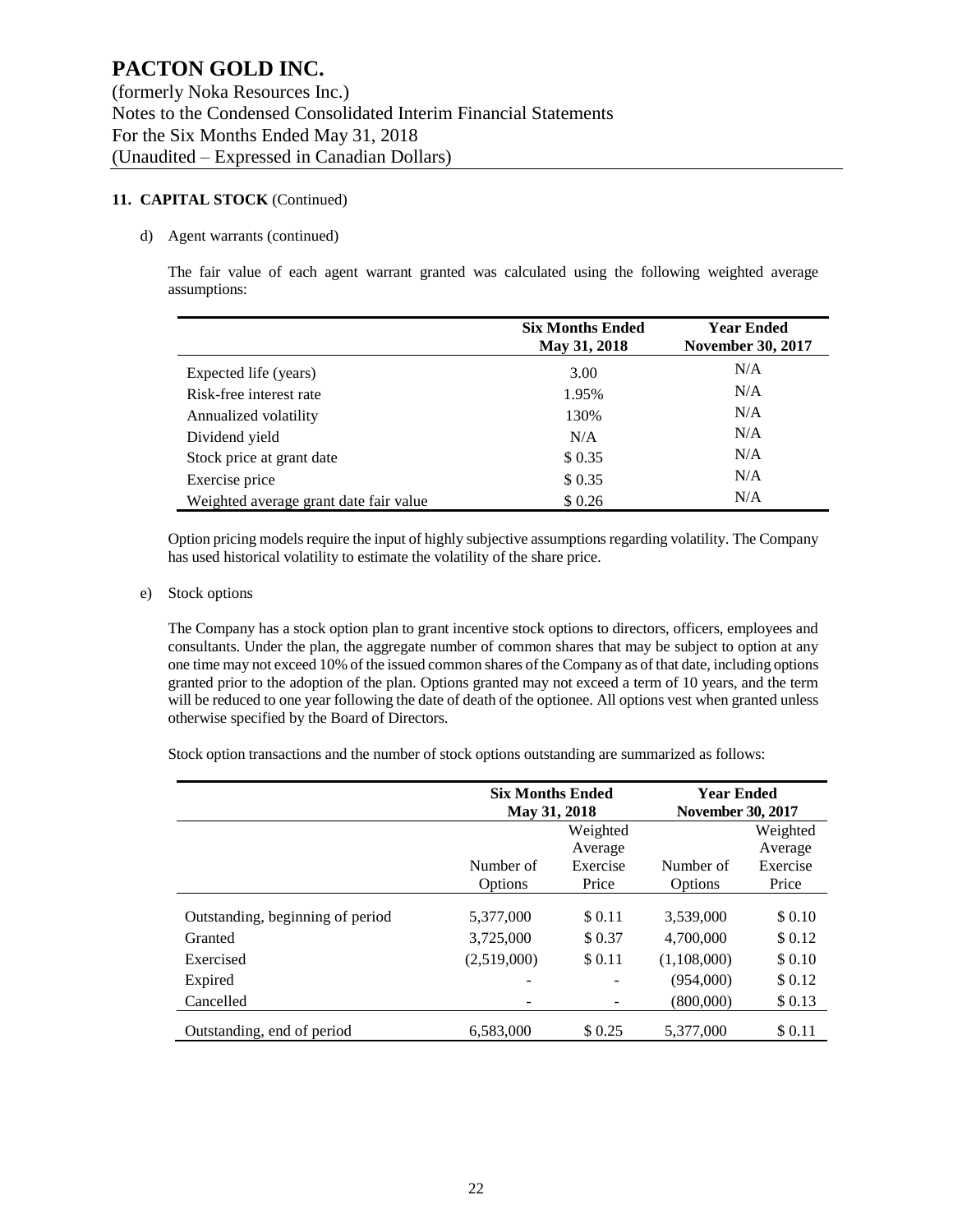#### **11. CAPITAL STOCK** (Continued)

e) Stock options (continued)

The following stock options were outstanding and exercisable at May 31, 2018:

|                    | Weighted Average<br>Remaining<br>Contractual Life in |                       |             |             |
|--------------------|------------------------------------------------------|-----------------------|-------------|-------------|
| <b>Expiry Date</b> | Years                                                | <b>Exercise Price</b> | Outstanding | Exercisable |
| September 7, 2018  | 0.27                                                 | \$0.10                | 1,558,000   | 1,558,000   |
| November 9, 2018   | 0.44                                                 | \$0.075               | 700,000     | 700,000     |
| November 15, 2018  | 0.46                                                 | \$0.22                | 200,000     | 200,000     |
| July 27, 2019      | 1.16                                                 | \$0.09                | 250,000     | 250,000     |
| November 15, 2019  | 1.46                                                 | \$ 0.22               | 50,000      | 50,000      |
| November 15, 2020  | 2.46                                                 | \$0.22                | 100,000     | 100,000     |
| May 10, 2021       | 2.95                                                 | \$0.35                | 3,425,000   | 3,425,000   |
| May 14, 2021       | 2.96                                                 | \$ 0.55               | 300,000     | 300,000     |
|                    | 1.88                                                 | \$ 0.25               | 6,583,000   | 6,583,000   |

The Company applies the fair value method using the Black-Scholes option pricing model in accounting for its stock options granted. Accordingly, share-based payments of \$1,293,985 were recognized during the six months ended May 31, 2018 (year ended November 30, 2017 - \$300,629).

The fair value of each stock option granted was calculated using the following weighted average assumptions:

|                                        | <b>Six Months Ended</b><br>May 31, 2018 | <b>Year Ended</b><br><b>November 30, 2017</b> |  |  |
|----------------------------------------|-----------------------------------------|-----------------------------------------------|--|--|
| Expected life (years)                  | 3.00                                    | 1.11                                          |  |  |
| Risk-free interest rate                | 2.07%                                   | 0.93%                                         |  |  |
| Annualized volatility                  | 137%                                    | 132%                                          |  |  |
| Dividend yield                         | N/A                                     | N/A                                           |  |  |
| Stock price at grant date              | \$ 0.44                                 | \$0.12                                        |  |  |
| Exercise price                         | \$0.37                                  | \$0.12                                        |  |  |
| Weighted average grant date fair value | \$0.35                                  | \$0.06                                        |  |  |

Option pricing models require the input of highly subjective assumptions regarding volatility. The Company has used historical volatility to estimate the volatility of the share price.

During the year ended November 30, 2017, the Company transferred \$120,891 from the share-based payments reserve to deficit upon the expiry of 954,000 and cancellation of 800,000 stock options granted to consultants.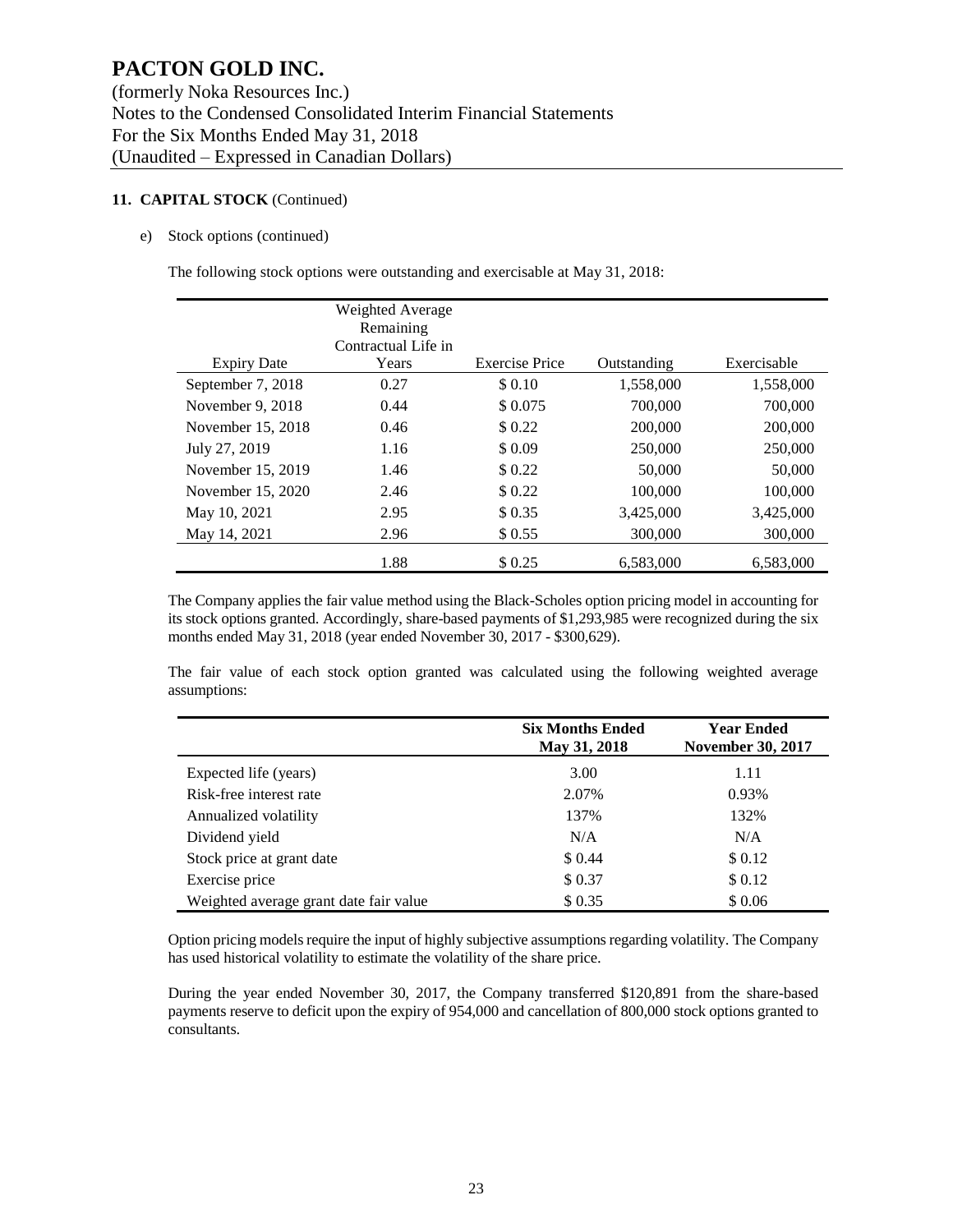#### **12. RELATED PARTY TRANSACTIONS**

These amounts of key management compensation are included in the amounts shown on the condensed consolidated interim statements of comprehensive loss:

|                                                                    | <b>Six Months Ended</b><br>May 31, 2018 | <b>Six Months Ended</b><br>May 31, 2017 |
|--------------------------------------------------------------------|-----------------------------------------|-----------------------------------------|
| Short-term compensation (professional fees and<br>consulting fees) | 188,000                                 | 20,250                                  |
| Share-based compensation                                           | 464.441                                 |                                         |
|                                                                    | 652.441                                 | 20,250                                  |

During the six months ended May 31, 2018, short-term compensation to related parties consisted of \$45,000 (2017 - \$nil) in consulting fees, \$100,500 (2017 - recovery of \$2,250) in management fees and \$42,500 (2017 - \$22,500) in professional fees.

Transactions with related parties are included in the amounts shown on the condensed consolidated interim statements of comprehensive loss as follows:

|                                              | <b>Six Months Ended</b><br>May 31, 2018 | <b>Six Months Ended</b><br>May 31, 2017 |   |  |
|----------------------------------------------|-----------------------------------------|-----------------------------------------|---|--|
| Related company with a common officer (rent) | 18.000                                  |                                         | - |  |

As at May 31, 2018, the Company has outstanding amounts payable to officers and directors of the Company of \$62,250 (November 30, 2017 - \$61,375) for outstanding fees and expenses. The amounts payable are noninterest-bearing, uncollateralized and repayable on demand.

As at May 31, 2018, the Company had payables of \$nil (November 30, 2017 - \$9,585) related to shared administrative expenses with a company related by a common officer.

#### **13. SUPPLEMENTAL DISCLOSURE WITH RESPECT TO CASH FLOWS**

|                                                                       |    | May 31, 2018 | May 31, 2017 |         |
|-----------------------------------------------------------------------|----|--------------|--------------|---------|
|                                                                       |    |              |              |         |
| Income tax paid                                                       | S  |              | S            |         |
| Interest paid                                                         |    | -            | S            |         |
| Exploration and evaluation expenditures in accounts payable (opening) | \$ | 393,730      | \$           | 15,608  |
| Exploration and evaluation expenditures in accounts payable (closing) | \$ | 24,983       | \$           | 115,419 |
| Fair value of shares issued for exploration and evaluation assets     | \$ | 1,510,493    | \$           | 780,500 |
| Fair value of warrants issued for exploration and evaluation assets   | \$ | 648,306      | \$           |         |
| Fair value of stock options exercised                                 | \$ | 156,842      | \$           | 68,936  |
| Fair value of stock options expired                                   | \$ |              | \$           | 59,218  |
| Fair value of agent warrants exercised                                |    | 25,988       | \$           |         |